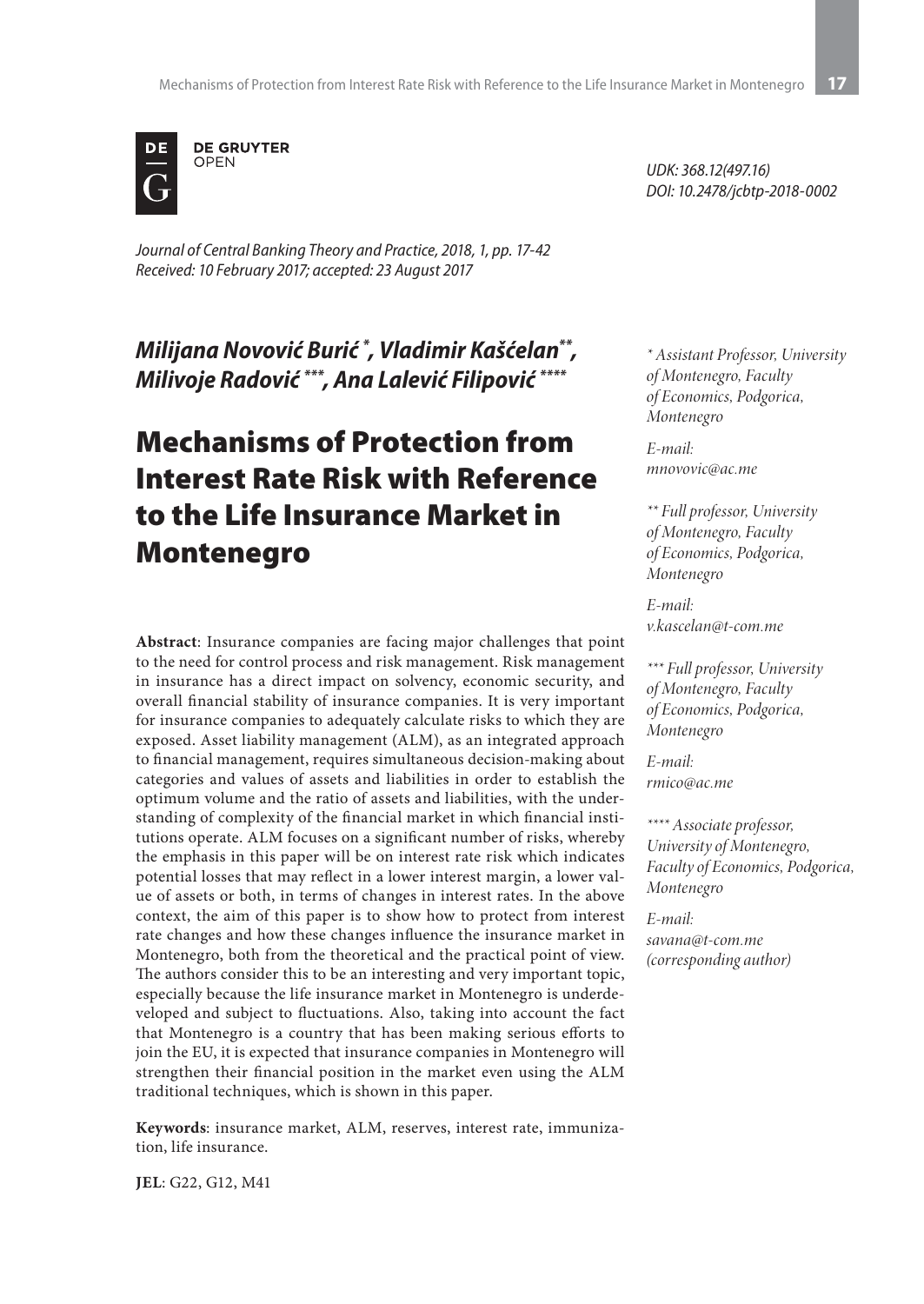### **Introduction**

The insurance market of SEE countries and thus Montenegro is characterized by significant changes caused by different rates of economic growth and development. Life insurance in the markets of developed countries is leading in overall insurance premium. Due to unfavourable macroeconomic trends in Montenegro as well as inadequate information and lack of trust in the institutions of the financial system in general, the highest share in the total portfolio of the insurance market of Montenegro is of compulsory insurance. It further indicates that the role of the Montenegrin insurance companies as institutional investors is considerably lower compared to those companies that operate in developed markets. However, one should not forget that insurance companies that operate in Montenegro are important institutional investors despite their modest free cash that can be placed on the financial markets.

Borrowed funds or reserves, as future obligations to policyholders, dominate in the structure of liabilities of insurance companies. For this reason, it is important that insurance company estimates its reserves and afterwards invest adequate funds on the financial markets. The estimation of reserves depends on the experience and data held by insurance companies, while equity funds determine the quality and maturity of liabilities. The basic principles of financial operations of insurance company are safety regulation of liabilities to policyholders and maximization of investment returns with acceptable risk level. Also, insurance companies must take into account the balance of maturity funds on the basis of their maturity investments and insurance liabilities. This further means that the structure of invested assets of insurance companies determines the nature and maturity of insurance liabilities.

Asset and liability management of insurance companies, or the ALM technique, is applicable to all insurance companies, but depending on the type of insurance, companies use different ALM instruments. ALM is a set of techniques that analyse the relationship between the assets and liabilities of the company in order to help the company to minimize the interest rate risk. (Sigma, 6/2000)

The aim of this paper is to show that life insurance companies in Montenegro can use static and fundamental deterministic techniques for interest rate risk management and that can make immunization of its investment portfolio in order to eliminate the GAP duration and preserve their own capital, as well as additional measures to preserve liquidity and solvency of the business.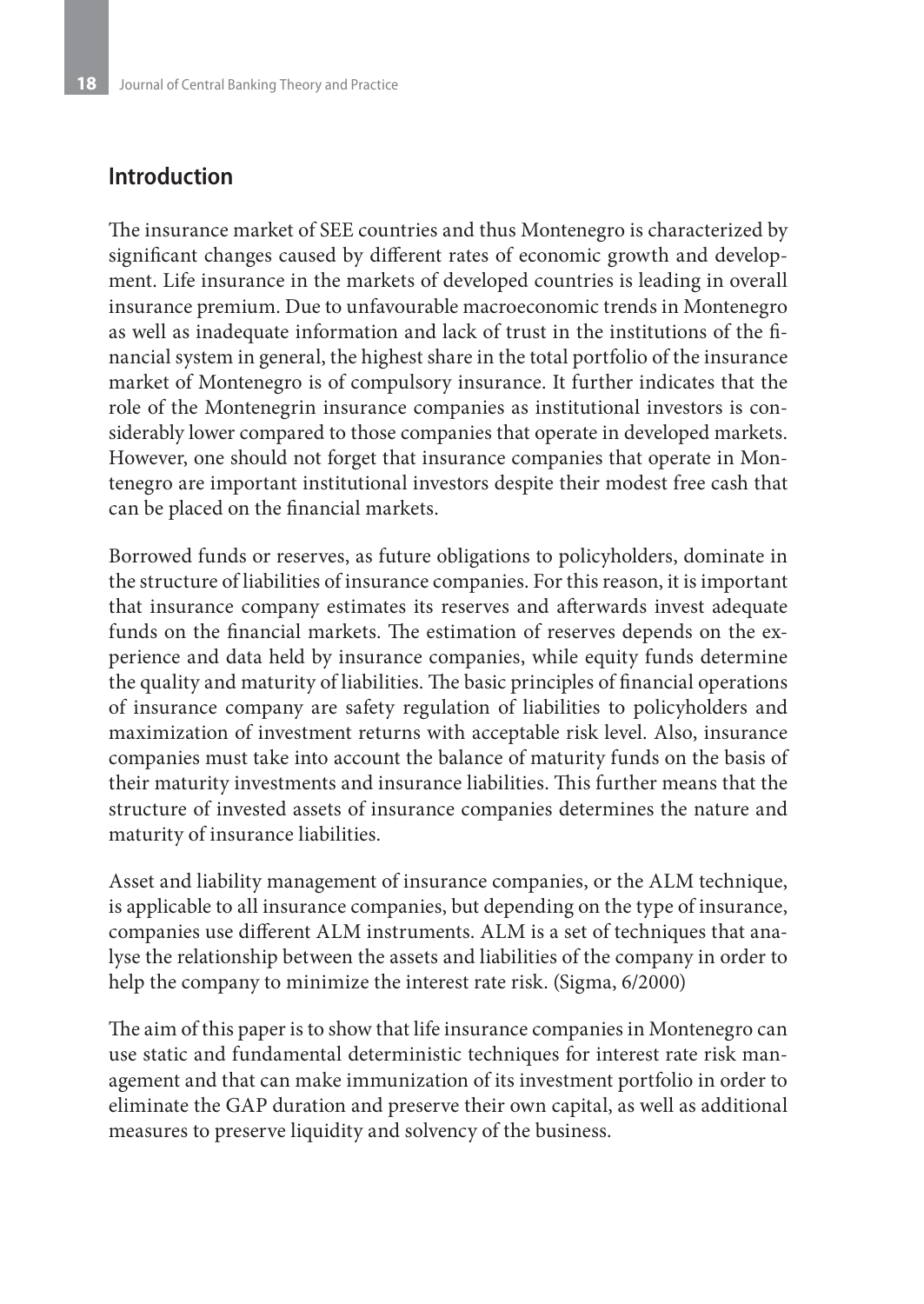Thus, the fulfilment of the paper objectives demand its structuring into two parts, in addition to the introduction, conclusion and literature. Literature review is given in the first theoretical part where the authors discuss the individual understandings on the issue of ALM and explain the techniques that can be used to measure interest rate risk. The second part contains empirical study in which it is shown how it is possible to manage the interest rate risk using information from financial statements and using basic static ALM techniques in case of a representative insurance company in Montenegro.

The authors of this paper believe that the topic of the paper is interesting and particularly relevant taking into consideration the fact that Montenegro is a country that clearly strives towards the European path and that insurance companies will have to implement various models of risk management according to EU directives, but that this is also an original topic since no similar studies have been conducted so far in Montenegro.

### **1. Literature review**

One general type of financial risk management technique called asset-liability management (ALM) is a process under which institutions analyse the combined impact of risks on both assets and liabilities to determine whether the effects tend to offset or amplify each other. ALM can be defined as the management of net interest margins $^{\rm l}$  in order to provide the level of margins and risk that is compatible with the risk of introduction of the institution (Gardner and Mills, 1991). Some authors define the ALM technique as an attempt to stabilize the net interest margin, or the technique that seeks to minimize risk.

Van der Meer and Smink (1993) classify ALM approaches based on several factors, including the degree of ongoing decision-making involved and whether they are based on preserving value or the rate of return. Within the financial services industries, many ALM techniques were initially developed for banks and were later adopted by life insurers.

<sup>&</sup>lt;sup>1</sup> A critical element of financial management institutions is to control the difference between yields earned on purchased assets and interest cost on financial liabilities. The difference reflects the percentage of total assets called net margin and net interest margin (net interest margin). If net interest margin is high enough, institutions may increase non-interest expenses whilst providing other services. When the margin is negative in a certain period, interest costs are higher than the yield on invested assets, which results in a negative outcome in the total assets of the institution.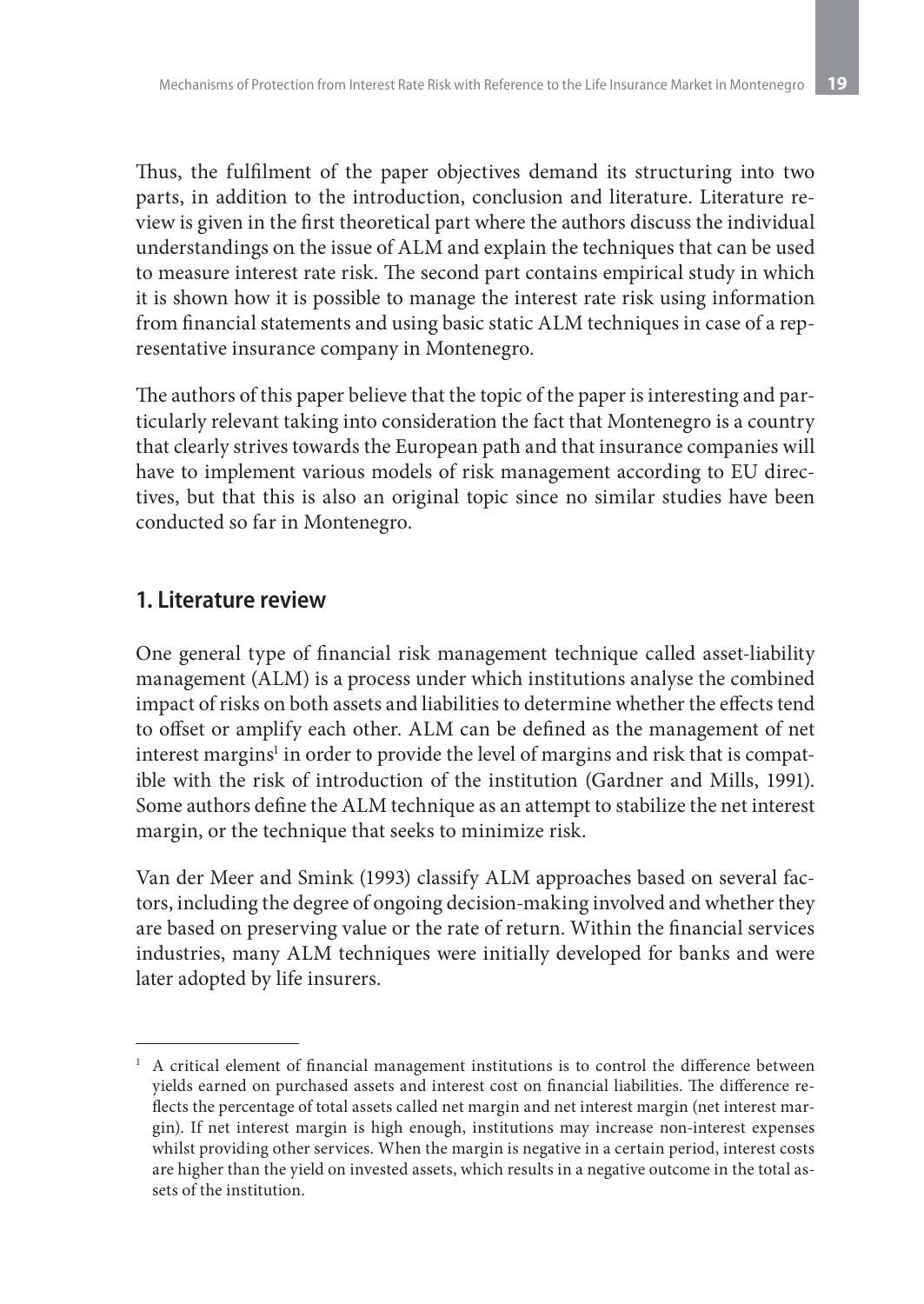Nature of operation and changes in financial markets has caused insurance companies to adjust their ALM strategy to the type of insurance. The application of ALM techniques varies considerably for life and non-life insurance. Life insurance companies focus mainly on interest rate risk on a business line, while non-life insurance company observe a significantly wider range of risks and, therefore, develop special techniques of assets and liabilities management and for multiple lines of businesses. Santomero and Babbel (1997) presented an extensive analysis of financial risk management as performed by insurers.

Baum (1996) explains that decisions and actions taken with respect to assets and liabilities are coordinated in order to ensure effective utilization of company's resources to increase its profitability. The ALM function involves controlling the volatility of net income, net interest margin, capital adequacy, liquidity risk and ensuring an appropriate balance between growth and risk (Guthua, 2003). He explained that ALM involves the management of the total balance sheet dynamics and it involves quantification of risks and conscious decision making with regard to asset liability structure in order to maximize the interest earnings within the framework of perceived risks. The main objective of ALM is to manage risk in a way that the volatility of net interest income is minimized in the short run and economic value of the institution is protected in the long run.

Ferguson (1984) introduced ALM and duration analysis to actuarial literature, applying the standard life insurance tools to P&C loss reserves. Duration is expressed as calculated average maturity of the bond, where we use discounted cash flows for each period (DeMarzo, 2008). Using duration makes it possible to quantify bond sensitivity on interest rate change, maturity, and bond price. The key bond-interest rate relationship is that bond prices are inversely proportional to changes in market interest rates. This means that long-term bonds are more sensitive to interest rate changes than short-term bonds and that low-coupon bonds are more sensitive to interest rate changes than high-coupon bonds. Noris (1985) used the same approach and popularized the term "duration gap of surplus" to reflect the expected change in surplus for a given change in interest rates. Noris recommends fixed-income securities to back loss reserves and equities to back policyholders` surplus. Policyholders` surplus is about a third of P&C insurance company assets, and the recommendation for greater equity investments is echoed by many subsequent ALM studies. Bond convexity can be explained that in the situation of higher duration (longer time to maturity or lower coupon payment), the more convexity will be, and in the situation of higher change in interest change, the more convexity will be (Ivanovski Z. at all, 2013).

Depending on the nature of the business and the characteristics of the product, life insurance companies apply different ALM techniques and strategies. Lamm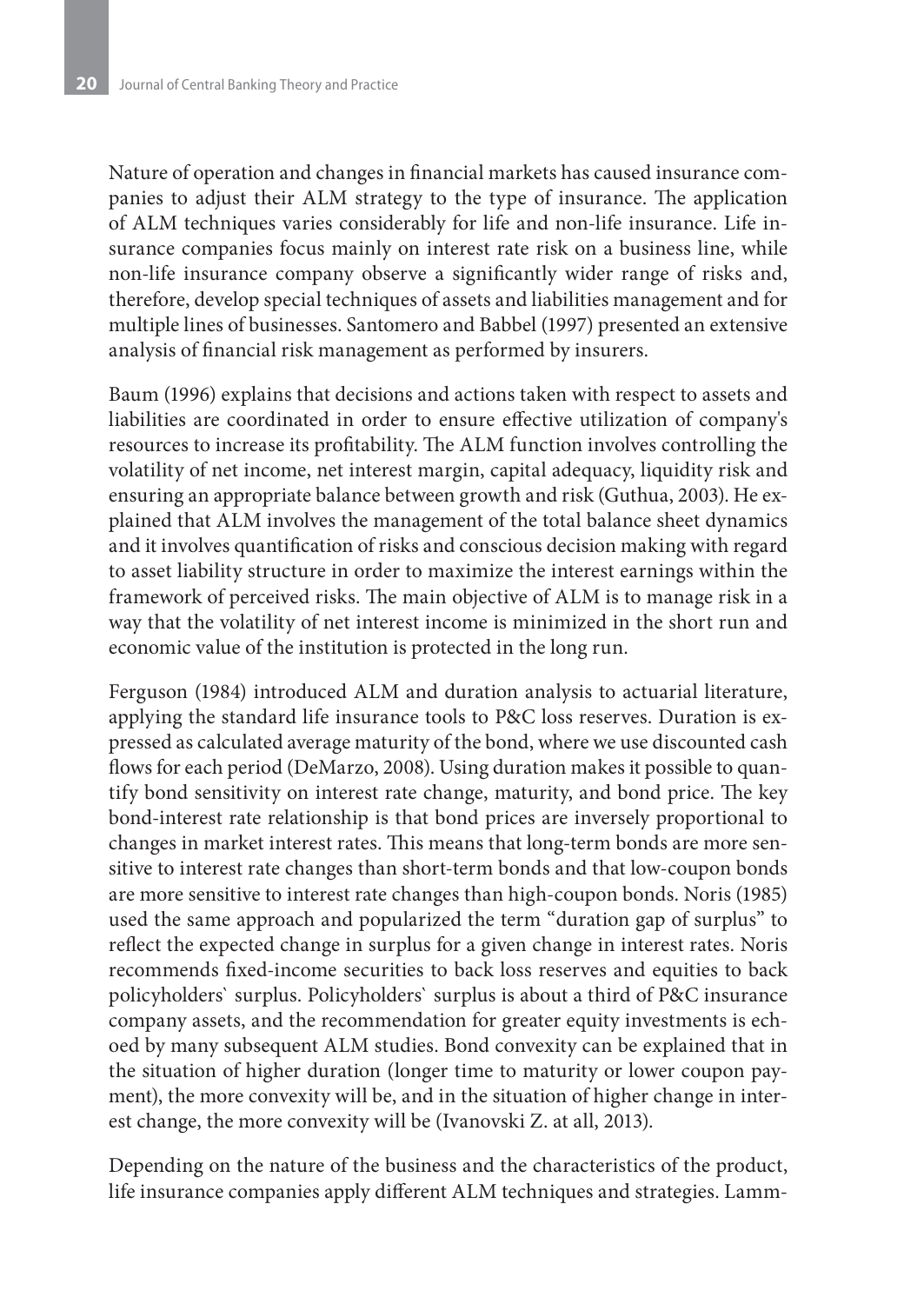Tennant (1989), Shiu (1993) and Smink (1995) talked in details about the ALM techniques and strategies. Some of the important strategies and techniques of ALM are: projections of assets and liabilities based on simulations; analysis of duration; immunization rates; reinsurance; risk-return analysis; integrated ALM software and more.

Most insurance companies which operate in developed markets manage their assets and liabilities by simulation. A simulation, based on stochastic modelling of variables, includes a large number of random samples with the aim of quantifying the probability distribution of results for a given time horizon. Life insurance companies in developing markets or emerging markets should be even easier to use deterministic techniques of assets and liabilities in order to ensure financial stability and adequate position in the insurance market. The concept of duration and convexity and immunization are certainly fundamental instruments of ALM. (Gajek L. at all, 2005)

# **2. Measuring of interest rate risk in a life insurance company using the ALM model**

Risk measurement may be based on a retrospective analysis of empirical, i.e. realized values; on the basis of a prospective observational assessment involving changes in the market; and on the basis of both estimations.

Nowadays, insurance companies use various techniques of risk measurement and assessment of profitability. When it is not possible to apply hedge, it is important to use a prudent measure of risk which is certainly of great importance for domestic insurance companies. Given the fact that bonds dominate in the structure of portfolio of insurance companies it is necessary to measure how changes in interest rates affect the market value of the portfolio of bonds, or the fair value or the market value of liabilities. Also, it is important to calculate ALM risk<sup>2</sup> for stocks and real estate portfolio which are the part of insurance company's asset.

<sup>&</sup>lt;sup>2</sup> ALM risk is defined as a potential loss because of fluctuation of interest rate, or value of assets and liabilities. If the influence because of change in interest rate is different on assets and liabilities, then the value of assets and liabilities will change for different amounts so the solvency can be threatened. Assume that  $\rm PV_{_A}$  (t) is a value of the company in a time period t,  $\rm PV_{_L}$  (t) is the best structure of liabilities in the time period, ρ is a risk measure. If we take into consideration the requirement for solvency in insurance companies, then the difference between the value of assets and liabilities in the time perio t has a negative risk measure, i.e.  $\rho(PV(T) - PV_4(T)) \leq 0$ . Initial value of assets  $PV_{A}(0)$  in the relation  $ρ( PV_{I}(T) - PV_{A}(T) ) = 0$  is a target equity, and the value ρ(  $PV_{I}(T)$ -  $PV_{A}(T)$ ) is definied as ALM risk.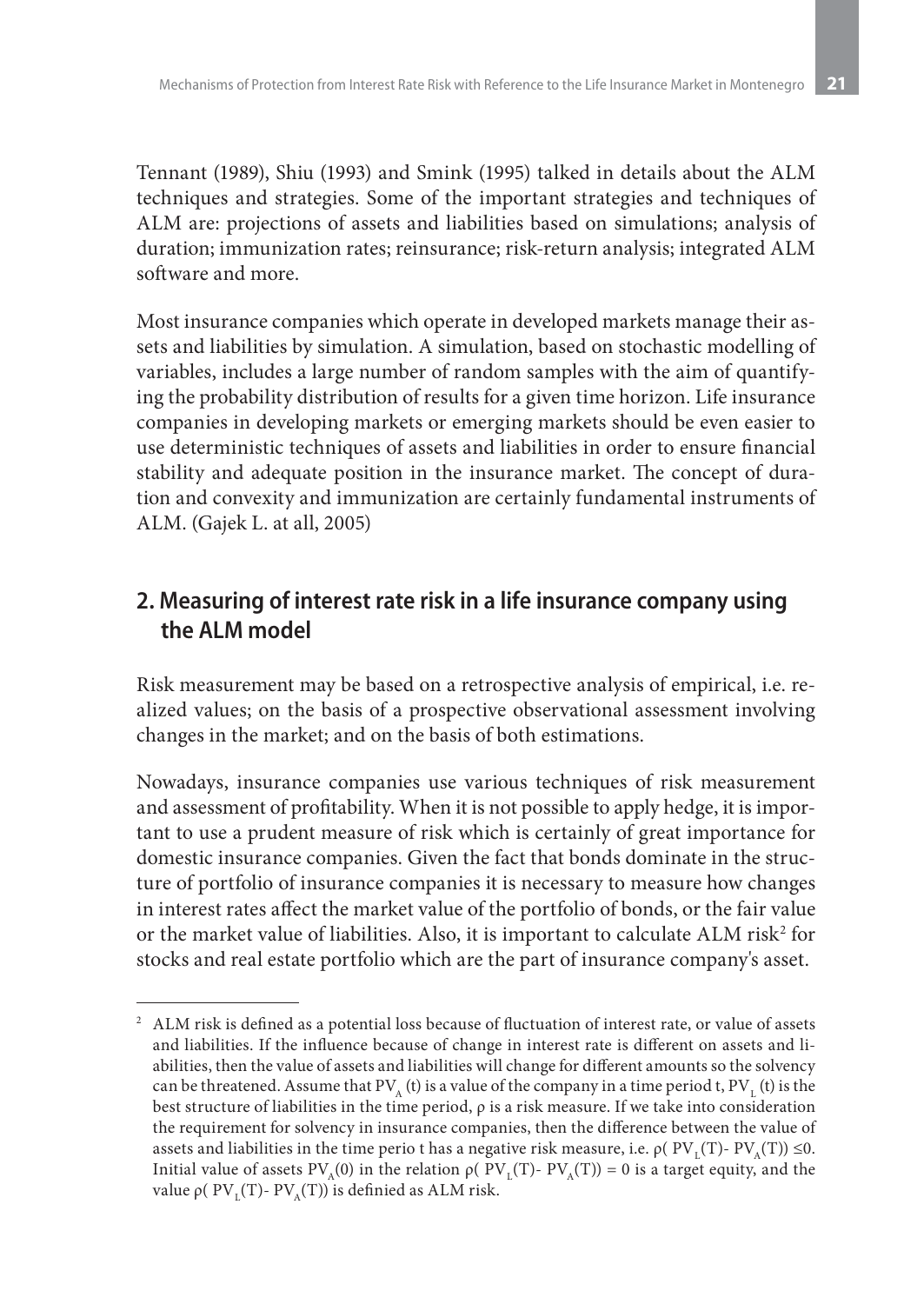Liquidity risk is controlled based on the cash flows' adjustment, using immunization technique as deterministic ALM technique, while the interest rate risk is regulated by duration adjustment. Alignment of cash flows is actually a deterministic analysis of cash flow trends during a specified period of time. In the first step, the cash flow profiles of assets and liabilities are examined. Their alignment is performed in the second step when the balancing payment of property is accomplished with payments based on liabilities. Using such procedures, a situation where liquidity is compromised can be easily identified and eliminated.

Synchronizing the average maturity, duration of liabilities is compared against the correspondent investments, so the balance is established due to changes in interest rates on a given date. However, complete immunization gives the possibility of eliminating any changes that may arise from changes in interest rates, which is achieved through partial hedging in the context of conditional immunization. This technique is most often used as a method of planning for fixed income securities. Immunization is less suitable technique for assets and liabilities stochastic character, such as actions or obligations of companies engaged in non-life insurance.

#### **2.1. Duration of bonds**

Duration is the most important measure of interest rate risk on securities with fixed revenue and liabilities which are conditioned by interest rates. In essence, everything that involves discounted future cash flows with specific interest rate has its duration. Duration shows the average maturity of securities or it shows the investor the time needed to fully recover its capital invested in certain securities $^3.$ 

Mathematical interpretation of duration was given by the mathematician *Frederick Mac Aulay in 1936*:

$$
D = \frac{\sum_{t=1}^{n} c_t t (1+i)^{-t}}{PV}
$$
 (1.1)

Wherein D- duration of securities;  $c_t$ - cash flow in *t* year; *t*- the time in which the cash flow is realized; *i* – market interest rate; and PV- present value of securities, or their market value.

<sup>&</sup>lt;sup>3</sup> Duration should distinguish from the maturity of securities. Unlike maturity, duration indicates the time that will restore equity.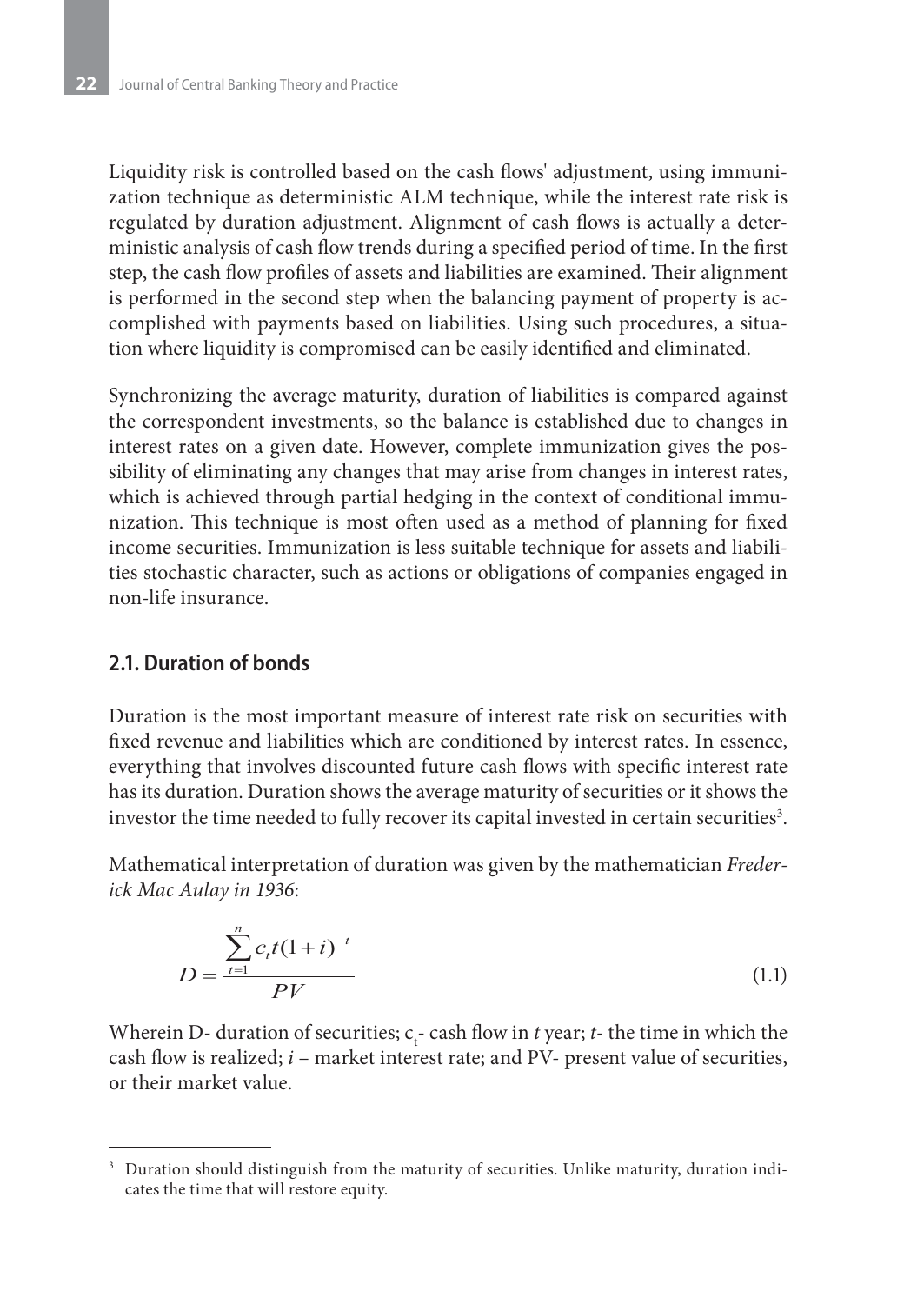The higher the duration of financial instrument, the more time is needed to restore investor`s money and vice versa.

If we look at the present value of future payments as the function of interest rate, then we can calculate the derivative of the function by i and determine the price sensitivity of a financial instrument to interest rate changes. If we select *PV(i)* as present value of financial instrument in the function of interest rate and then by differentiating, we get:

$$
\frac{dPV(i)}{di} = -(1+i)^{-1} \sum_{t=1}^{n} c_t t (1+i)^{-t}
$$
\n(1.2)

If the formula (1.2) is multiplied by -1 and divided by *PV(i)*, and when we refer to a simple formula of duration (1.1.), we obtain a formula of modified duration which can be mathematically expressed as follows:

$$
MD = -\frac{1}{PV(i)} \frac{dPV(i)}{di}
$$
 (1.3)

So, for any securities, portfolio or liability *S* with the ongoing value of *P*, modified duration *MD* for interest rate i is equal to:

$$
MDi=Di/(1+i), \qquad (1.4)
$$

Formula of modified duration clearly shows how it changes the present value of cash flow due to changes in interest rates. Given that the bonds with a fixed interest rate are the most common types of placements of insurance companies, as well as taking into consider that an increase in market interest rates reduces the market value of the bond, it is clear that the investor, i.e. insurance company, will need more time to recover invested capital. More specifically, the relationship between market interest rates and the average maturity is exactly proportional to the latter case. In order to predict price changes of certain securities (based on changes in interest rates), it is considered that it is better to apply the modified formula of duration compared to the simple formula (1.1).

If the cash flows of securities are generated *m* times during the year, the annual duration is obtained by dividing duration in *m* periods per year , i.e. (Fabozzi, 2004) :

$$
D_i = D_{i/m} / m \tag{1.5}
$$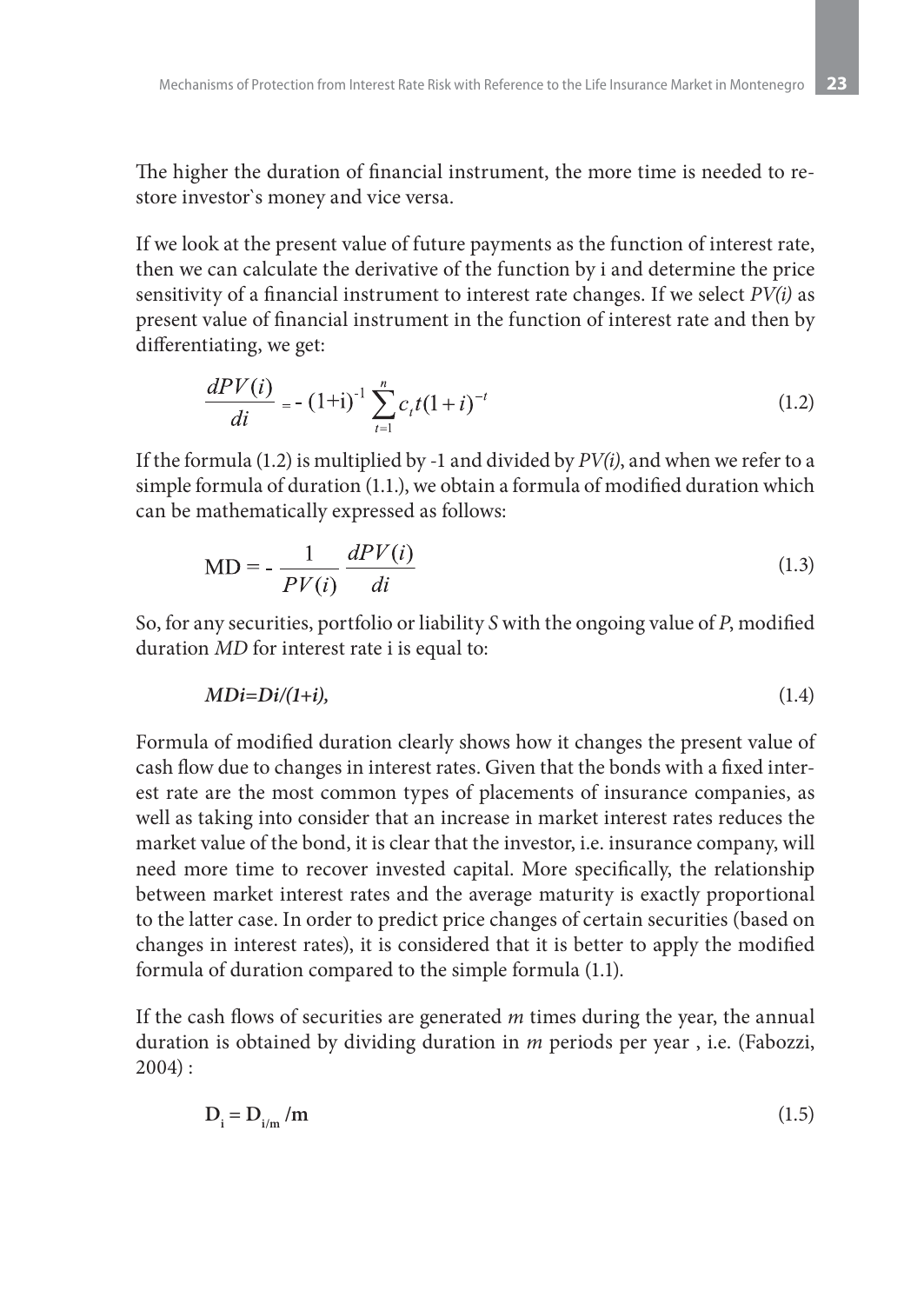For bonds with k annual interest payments a year and interest rate *i* calculated *k* times a year, modified duration can be calculated as:<sup>4</sup>

$$
MD, k = D/(1+i/k). \tag{1.6}
$$

Observing durations of multiple instruments (bonds), it is clear that we should be forced to do a large number of calculations. Through mathematical analysis of original formula (1.1.), actuaries were able to find a simpler formula for calculating durations of bonds, to avoid computation of Mac Auley duration and then modified duration (Gardner and Mills, 1991):

DUR = N - 
$$
\left[ \left( \frac{C}{PV} \right) \times \left[ N - (1+i) \left( \frac{1 - \frac{1}{(1+i)^N}}{i} \right) \right] \right]
$$
 (1.7)

Wherein N- maturity of bond;  $C - sum$  of cash flows for financial instrument; PV – sum of present values; and *i* – market interest rate.

From the formula of modified duration it can be concluded clearly that the increase in market interest rates reduces the present value of the cash flow and the percentage of duration. For a given change in market yields, the percentage change in the price of assets is proportional to the duration of assets.

Duration of securities portfolio of some financial institutions, and thus the insurance company, is determined on the basis of duration of individual securities and their share in total portfolio, which is also called the contribution to *the portfolio duration* (Fabozzi, 2004).

The portfolio duration is calculated as follows:

$$
D_{p(i)} = \sum_{j=1}^{n} D_{j(i)} \cdot U_j
$$
 (1.8)

Where  $D_p(i)$  is the portfolio duration;  $U_j$ - securities share in total portfolio;  $D_j(i)$ - duration of *j* security; *i*-interest rate; and *n*- total number of securities.

If, for example, the portfolio consists of two bonds with a negative value - *A* or *B* securities (for example, if instead of investing free funds in securities the

<sup>4</sup> "Professional Actuarial Specialty Guide Asset-Liability Management", Society of Actuaries, 2003 (https://www.soa.org/library/professional-actuarial.../2003/.../spg0308alm.pdf)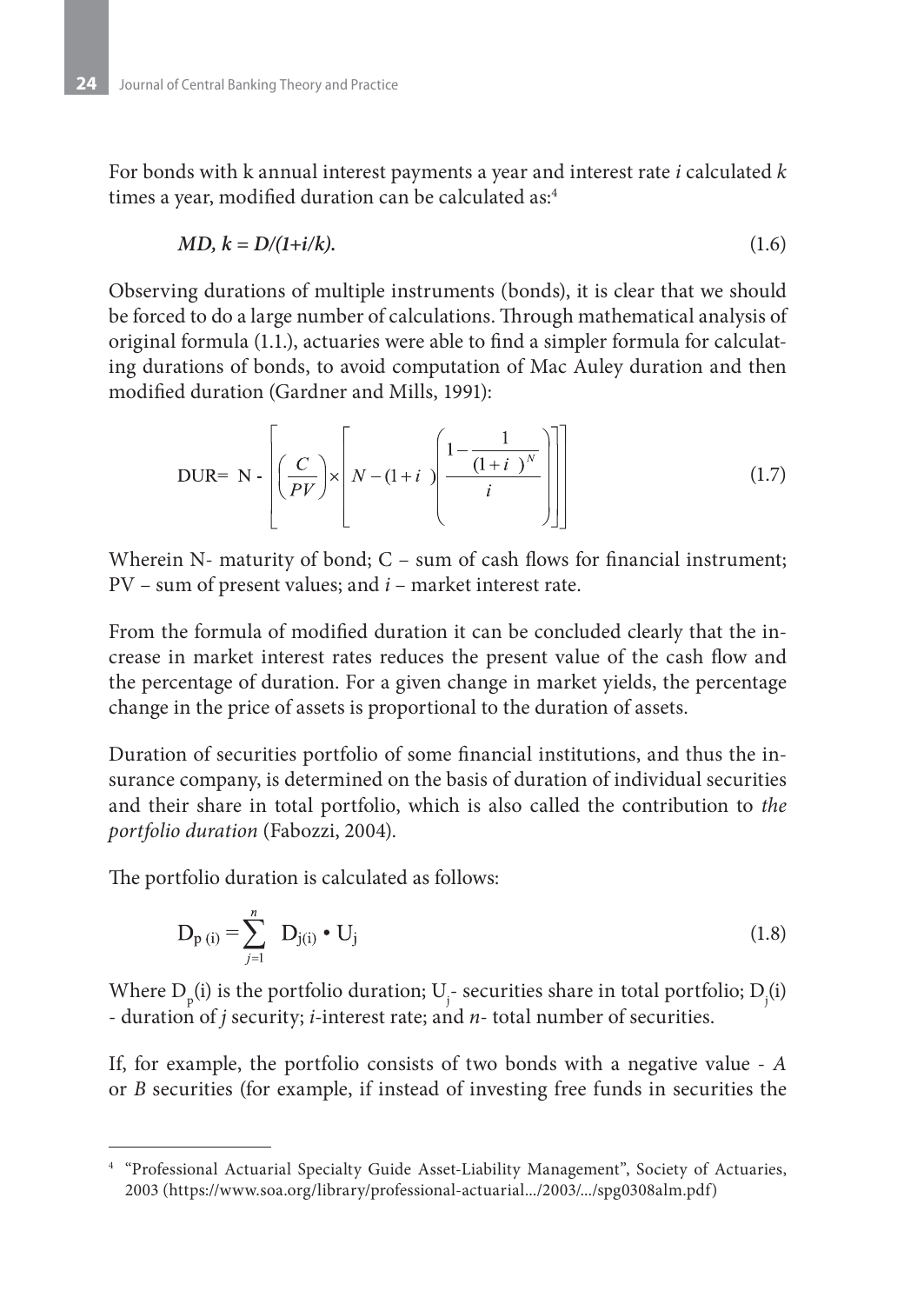company emits bonds in order to raise money), then durations of bonds will be different  $(D_A \neq D_B)$ . Since  $U_B = 1-U_A$ , the portfolio duration of bonds can be calculated as follows:

$$
D_{A+B} = D_A U_A + D_B (1 - U_A) = D_B + U_A (D_A - D_B)
$$
 (1.9)

If  $D_{A+B}$  has a negative value, then it is clear that this is a negative cash flow, i.e. this is a negative period when the company will pay an amount of money based on issued securities, but this is not a negative average collection period for invested funds.

Positive duration of securities indicates that the rising of interest rates influences a decrease of market value of instruments, in case of many instruments with fixed return, fixed coupons and liabilities with defined cash flows. Negative duration indicates that the prices of some instrument will increase if there is a rise of interest rate i (for example, if some issued security of 100 units has a duration of 5 years, the value will amount 105 units if the interest rate rises 1%).

Due to the fact that the modified duration indicates the percentage points to the changing prices of securities due to changes in interest rates, securities can be ranked by their modified duration to determine their sensitivity to fluctuations in prices due to changes in market interest rates.

### **2.2. Convexity**

Convexity measures the rate of change of duration in relation to interest rate changes and shows how duration is sensitive to interest rate changes. Positive and negative convexity determine the sensibility of securities values in the parallel shift (change) in interest rates. Insurance companies must calculate and establish the equivalence of the average maturity of assets and liabilities. Even when there is equality of maturity dates, it may happen that some duration in the overall structure is not mutually harmonized. All duration measures actually represent estimates for small changes in yield, and therefore do not include the effect of convexity bonds in its price due to changes in yield for a higher amount. For this reason, the concept of convexity of assets and liabilities is also analysed. Convexity, which is also called the modified convexity (Fabozzi, 2004), is defined as a second copy of PV divided with PV:

$$
K = \frac{d^2PV(i)}{di^2} \frac{1}{PV(i)} = \frac{\sum_{t=1}^{n} c_t t(t+1)(1+i)^{-(t+2)}}{PV(i)} \tag{1.10}
$$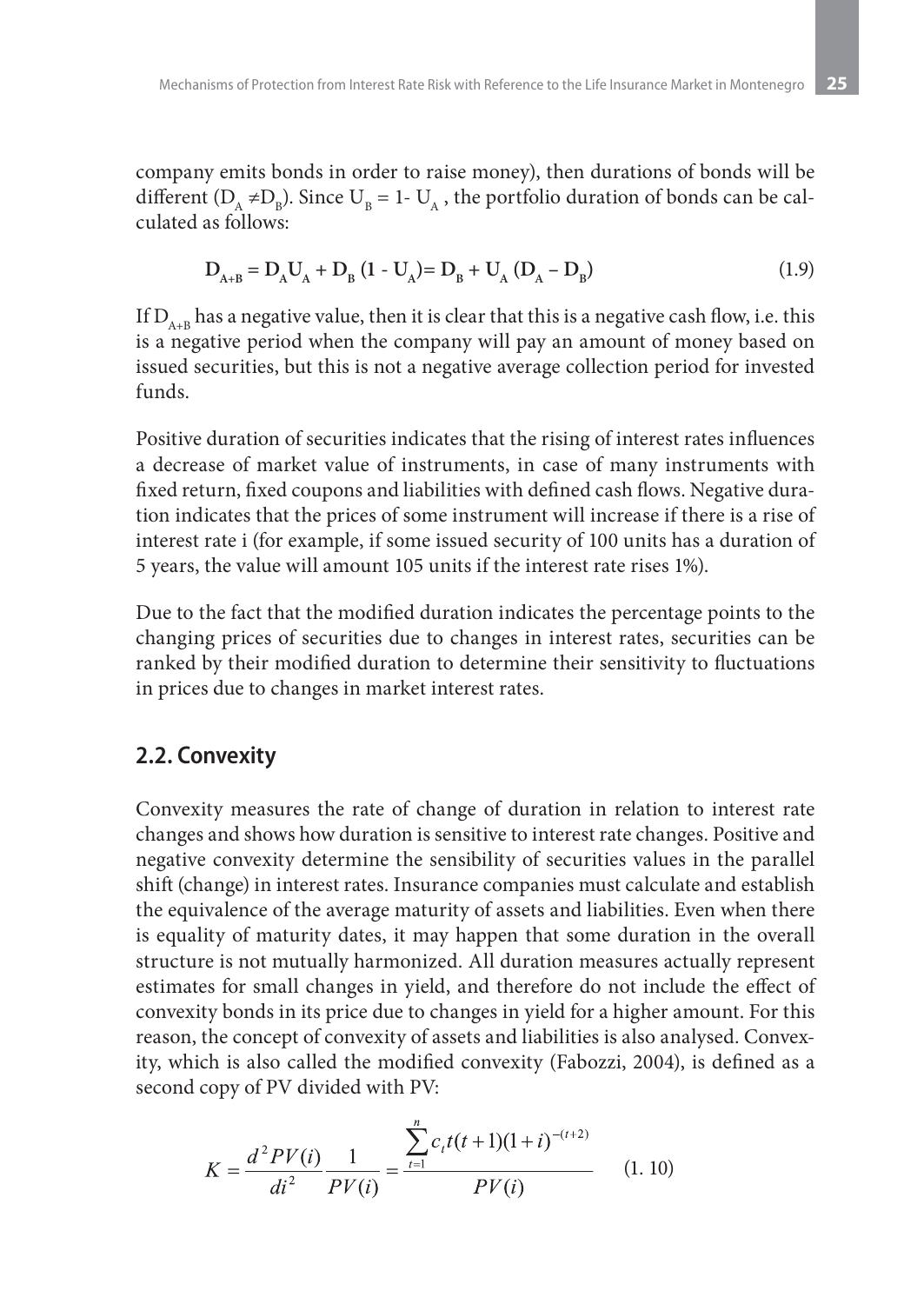If the cash flows are generated *m* times during the year, then the convexity of securities on an annual basis can be expressed through the following formula:

#### $K = \text{convexity in } m \text{ periods a year } / m^2$  (1.11)

In other words, in order to determine the price change of some instrument, there is a need to define a correct factor which is calculated using the following formula:

$$
\frac{\Delta PV}{PV} = \frac{K}{2} \cdot (\Delta i)^2 \tag{1.12}
$$

If we use the duration measure together with convexity measure, it is possible to calculate the actual price change of security influenced by higher changes in returns, i.e. significant changes of interest rate. When interest rate changes for ±2% and more, it is necessary to use not just the measure of duration but also a measure of convexity in order to make to make the estimation of a security`s value change as close as to the actual change.

In the prediction of interest rate sensibility of the securities portfolio of assets and liabilities, there is a greater possibility to make a mistake in the situation when the yield is changing in larger amount. For that reason, and in order to precisely predict the prices of securities, the change of security value  $(\Delta P/P)$  is calculated by following approximate formula:

$$
\frac{\Delta PV}{PV} = -MD \cdot \Delta i + \Box \frac{K}{2} \cdot (\Delta i)^2 \tag{1.13}
$$

All bonds with fixed cash flows have positive duration and convexity. Positive convexity decreases the expected price change in certain securities. Securities with embedded options have a negative or decreased positive convexity. For example, a house mortgage, as well as instruments for repayment, may have negative convexity when rates are at a lower level (which increases the possibility of returning the debt before its maturity). When the convexity is positive due to higher duration and rising interest rates, the change in the value of securities is smaller, which further points to reduced possibility of returning the debt before its maturity. Convexity actually indicates the degree to which the effect of the gain exceeds the losses and equals to the increase or decrease in interest rates at the current level of interest rates.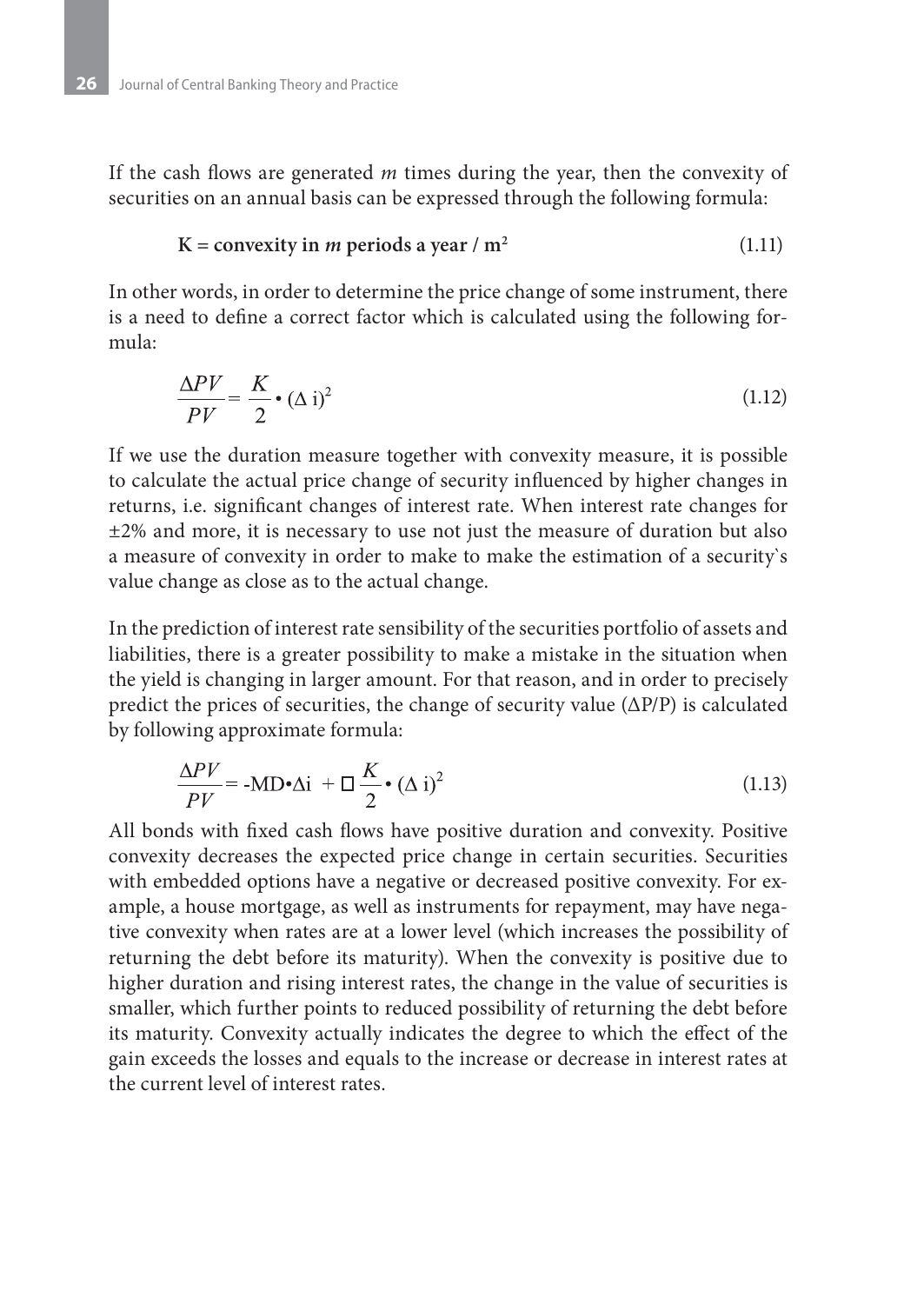### **2.3. GAP duration analysis in the process of ALM**

Duration, as an alternative measure of time dimension of assets and liabilities, has an important role in the application of ALM strategy. GAP duration is an instrument of ALM which is used to show total cash flows of some financial institution in a particular period of time. The control of cash flow sensibility on interest rates and maturity of assets and liability of some financial institution is called GAP management (Gardner and Mills, 1991). Comparing weighted average duration of assets and liabilities, it is possible to calculate the risk of interest rate that a financial institution faces, i.e. its potential profit or loss. Harmonization of assets and liabilities duration is one of the GAP management goals. The complexity of calculating GAP duration is particularly expressed when the asset (or liability) with variable rates or interest rate which is payed out of contract maturity is considered.

GAP duration can be calculated using this formula (Saunders and Cornett, 2007):

$$
D_{\rm gap} = D_{\rm A} - w_{\rm L} D_{\rm L} \tag{1.14}
$$

Wherein:

a)  $D_{\text{gan}}$  – GAP duration (time period of unadjusted duration of assets and liabilities);

b)  $D_{\alpha}$  – Weighted average duration of asset calculated as:

$$
D_A = \sum_{i}^{n} W_i D_{A_i}
$$
 (1.14.1)

wherein: A<sub>i</sub>- financial instrument *i*; w<sub>i</sub> – share of A<sub>i</sub> in total assets; D<sub>Ai</sub> – duration of  $A_i$  instrument; n – total number of financial instruments in the analysed financial institution.

c)  $D_{L}$  - Weighted average duration of liability calculated as:

$$
D_{L} = \sum_{j}^{m} z_{j} D_{L_{j}}
$$
\n(1.14. 2)

Where  $L_j$  is liability *j*;  $z_j$  – share of  $L_j$  in total liabilities;  $D_{L_j}$  – duration of  $L_j$ ;  $m$  – total number of liabilities in company.

d)  $W<sub>r</sub>$ - the percentage of asset which is financed by liabilities, i.e. financial leverage. Financial leverage shows the effect on profitability when a company is financed by liabilities, i.e. the effect on the raise of return on equity (ROE). In other words,  $\mathbf{W}_{\text{L}}$  shows liabilities which are used to finance assets portfolio.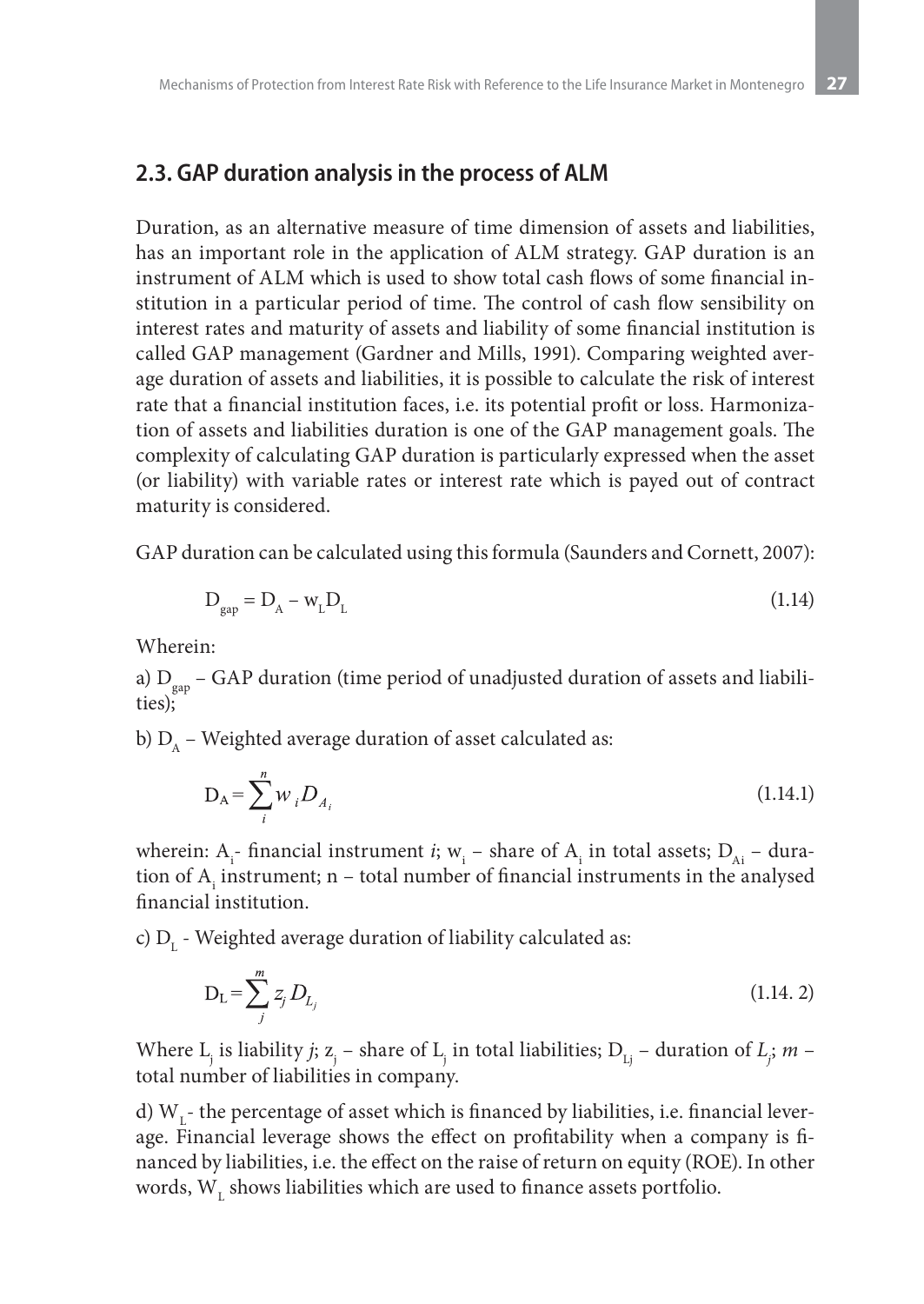GAP duration indicates time disproportion in the maturity of assets and liabilities cash flows. If GAP duration is higher in the balance sheet, it is clear that the company is more exposed to the interest rate risk. This measure is used by financial managers to determine the approximate percentage change of net value of a company, i.e. equity, during the change of interest rate or during the constitution of new market value of the company`s assets and liabilities.

From the balance sheet of an insurance company, it is shown that assets (A) are equal to equity (E) (or net value NW), and liabilities (L), i.e. technical reserves which are liabilities of the company. In other words:

$$
A = NW + L \rightarrow \ \Delta A = \Delta NW + \Delta L \rightarrow \Delta NW = \Delta A - \Delta L \tag{1.15}
$$

So, when the interest rate is changing on the market, the change of equity is equal to the difference between the changed market value of assets and liabilities. According to the duration model and the abovementioned formula for the financial instrument value change because of interest rate change, the following formula is developed:

$$
\Delta NW = -D_{gap} \cdot \frac{\Delta i}{1+i} \cdot A \tag{1.16}
$$

Because of the specific balance sheets of insurance companies and because of inconsistency of duration of assets and liabilities, the increase of interest rate influences the decrease of value of guarantee reserve or equity, which influence the decrease of net profit of the company.

### **2.4. Immunization portfolio**

The role of duration measure is also reflected in the enabling immunization or "isolation" of the balance sheet from the interest rate risk. In other words, the duration measure is used within the strategy of immunization portfolio of financial institutions, thus ensuring the immunization from the so-called "illnesses" of interest rates during the period of existence.

Immunization is defined as a strategy of portfolio management that at the end of the period of ownership of the portfolio achieves an annual rate of return equal to or greater than the expected rate of return at the start of the period. In other words, immunization is an investment of free money of insurance company in a way that the existing insurance portfolio becomes insensitive to future changes in interest rates.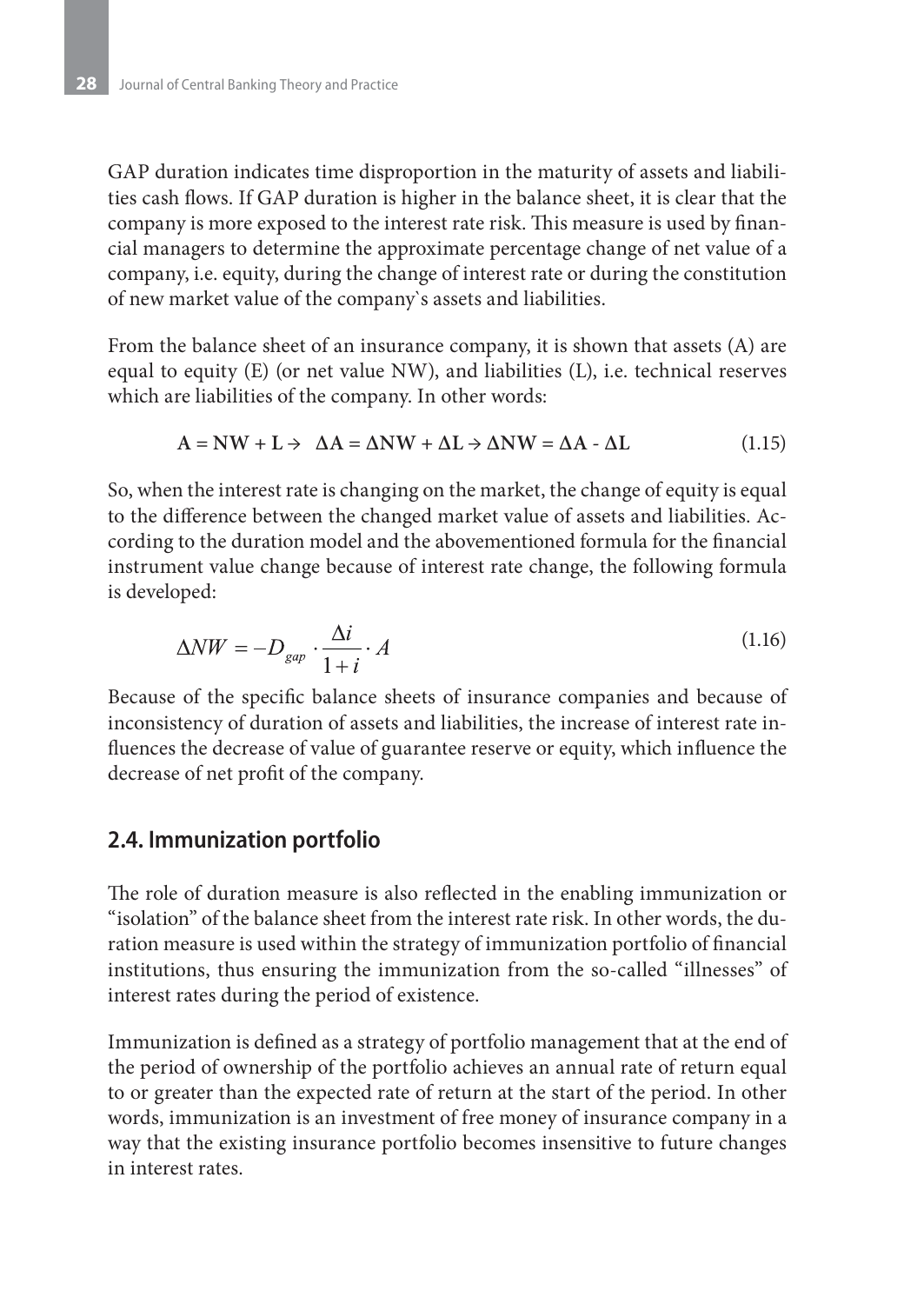Immunization is realized by structuring such a portfolio that will equalize the impact of interest rate changes on the value of liabilities and assets. There are various models of placing funds that allow immunization portfolio, but they are in fact rarely implemented in practice. The reason is that the immunization, the protection against loss, prevents profit-making under conditions favourable changes in interest rates. When actuaries and financial managers are able to identify duration and convexity of its assets and liabilities, it is possible to immunize the investment portfolio and to respect the following three criteria (Babbel, 2001):

- 1) the net present value of liabilities should be equal to the net present value of invested assets;
- 2) duration of assets should be equal to the duration of liabilities $\mathfrak{s};$
- 3) the convexity of assets should be higher of the convexity of liabilities;

The above mentioned criteria relate to the immunization strategy that is often referred to as multiperiodic immunization, since insurance companies for life insurance can emit insurance policies guaranteeing more payments to customers of insurance during the investment time horizon (Fong and Vasicek, 1990).

# **3. The application of ALM techniques - the case of insurance company in Montenegro**

Insurance companies in Montenegro have a conservative attitude towards loans and investments on the capital market due to a clear lack of regulation and financial market development, but they also lack available skilled personnel. According to the modest investments of Montenegrin insurance companies, the use of expensive programs of ALM that handle highly diversified portfolio and mainly include sophisticated financial instruments and varied contemporary products of life insurance is not expected.

On the other hand, the domestic insurance companies should take into account the compliance of cash flows from assets and liabilities, in addition to regulatory requirements for liquid and solvent business. They should use the basic tools of ALM that are appropriate to our market, including the duration and convexity, gap duration, as well as the technique of immunization. Using the basic instruments of ALM model, the domestic insurance companies could optimize its in-

<sup>&</sup>lt;sup>5</sup> Assuming that  $w<sub>1</sub> = 1$  and that total assets are financed from liabilities (technical reserves). If the part of the assets is financed from the part of quarantee reserve, when  $w_L < 1$ , then:  $D_{\scriptscriptstyle{\Lambda}}$  -w $D_{\scriptscriptstyle{\Lambda}} = 0$ , tj.  $D_{\scriptscriptstyle{\Lambda}} = wD_{\scriptscriptstyle{\Lambda}}$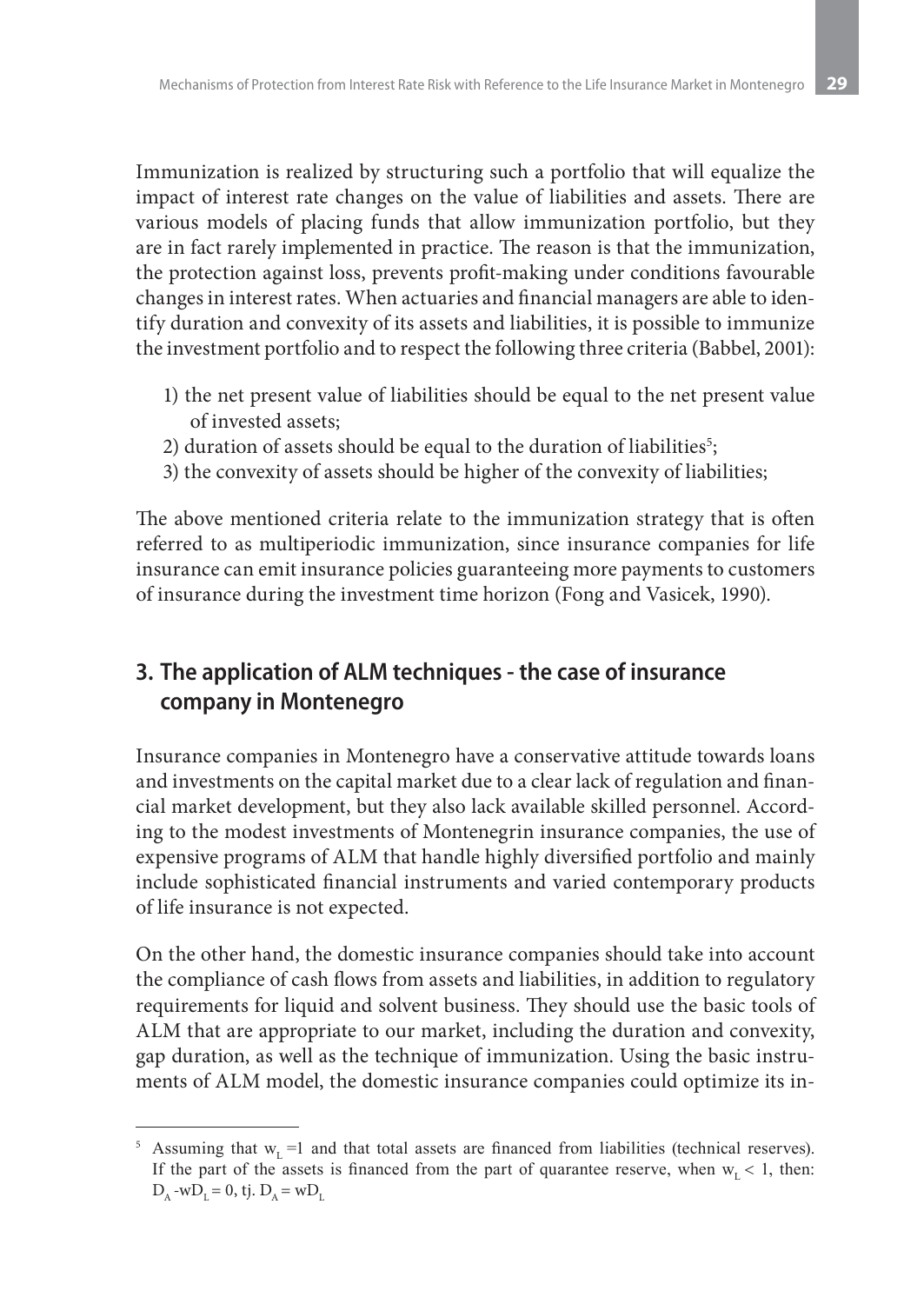vestment portfolio which is formed by conservative investment policy, due to legal constraints and underdeveloped financial markets, and thus maximize profit, taking into account the legal provisions and the basic principles of business.

Eleven companies operated in the Montenegrin insurance market in 2015, of which 6 were engaged in life insurance business. In 2015, they achieved a gross premium in the amount close to  $\epsilon$  77 billion, with the share of life insurance of about 15%. Based on the financial statements of companies engaged in life insurance in Montenegro, $^{\rm 6}$  one can see how funds of mathematical reserves are invested, as well as the structure of assets and liabilities of the Montenegrin companies. When solvency and liquidity of operations are identified (based on the known coefficients of performance), an insurance company should be able to deal with the analysis of changes in interest rates in order to identify changes in cash flows due to interest fluctuations.

In order to neutralize the effect of changes in interest rates on cash flows from assets and liabilities, it is necessary to determine the duration of assets and liabilities. Financial reports of one of the leading life insurance company in Montenegro for 2013 and 2014 were used for further analysis. Given that there were no significant changes in interest rates and balance sheet positions in the past two to three years, the calculation of indicators and immunization strategies will be considered for one financial year (2013).

Table 1 provides a synthetic view of the balance sheet positions of the analysed insurance company:

| Assets (euro)                             | 2013          | 2014          |
|-------------------------------------------|---------------|---------------|
| Intangible assets                         | 0.00          | 3,137.22      |
| Property and equipment                    | 878.853.35    | 862.425.09    |
| Long-term financial investments           | 22,403,487.25 | 21,851,516.36 |
| <b>Fixed Assets</b>                       | 23,282,340.60 | 22,717,078.67 |
| Short-term financial investments          | 0.00          | 6.002.737.98  |
| Short-term assets                         | 2.078.839.96  | 508,693,40    |
| Share of reinsurers in technical reserves | 238.784.09    | 240.481.46    |
| Accruals                                  | 1.415.170.74  | 1,832,235.57  |
| <b>Current Assets</b>                     | 3.732.794.79  | 8,584,121.41  |
| <b>Total Assets</b>                       | 27,015,135.39 | 31,301,227.08 |

**Table 1: Balance sheet of insurance company in Montenegro for 2013 and 2014**

<sup>6</sup> Financial reports are available on the website of the Insurance Supervision Agency in Montenegro, *www.ano.me*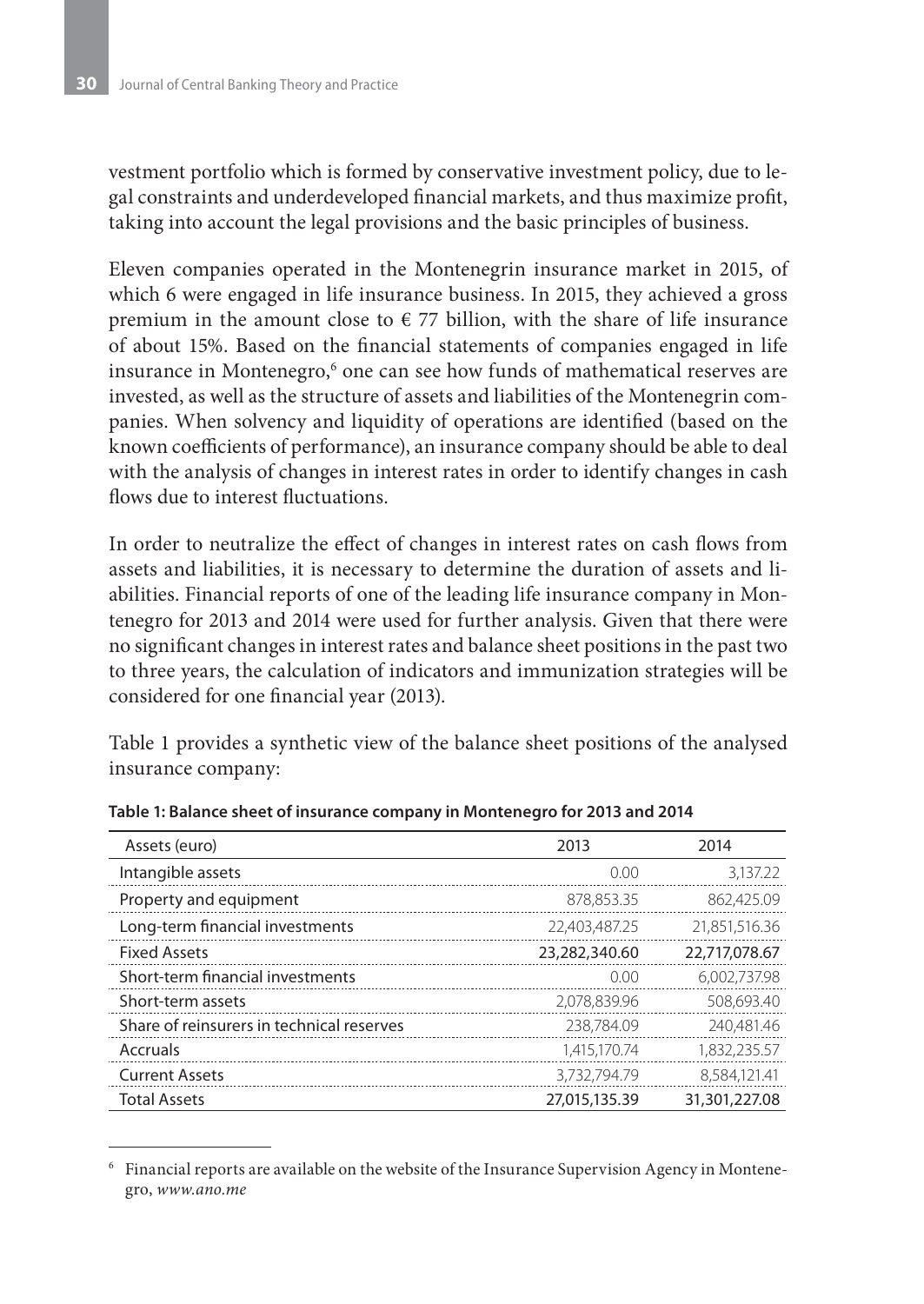| Equity and Liabilities (euro)       | 2013           | 2014          |
|-------------------------------------|----------------|---------------|
| Equity                              | 3,000,011.43   | 3.000.011.43  |
| Reserves                            | 6.377.700.38   | 7.662.350.77  |
| <b>Total Equity</b>                 | 9,377,711.81   | 10,662,362.2  |
| Provisions                          | 17,099,287,78  | 20.076.311.88 |
| <b>Short-term Liabilities</b>       | 490.771.08     | 521,343.42    |
| <b>Deferrals</b>                    | 4736472        | 4120958       |
| <b>Total Liabilities</b>            | 17,637,423.58. | 20,638,864.88 |
| <b>Total Equity and Liabilities</b> | 27,015,135.39  | 31,301,227.08 |

Source: http://www.ano.me/images/stories/2014/revizori\_drustava\_14/Izvjestaj\_Grawe\_ Osiguranje - Eksterna revizija 2014.pdf

Total liabilities of the company amounted to  $17,637,423 \in$  in 2013 and 20,638,864  $\epsilon$  in 2014. They mainly related to future payments to insured persons based on realization of the insured case or the purchase of a life insurance policy. Taking into consideration that the company concluded life insurance contracts for different maturity periods, i.e. that portion of the mathematical reserves depends on the duration of each insurance contract, we assume that the average maturity of long-term obligations of the company is 14 years.7 After examining the financial statements, the mathematical reserve makes up over 96% of total provisions, so the duration of 14 years refers to total long-term liabilities. Short-term liabilities of the company amounted to 490.771  $\epsilon$  in 2013 and 521.343  $\epsilon$  in 2014. Short-term liabilities have one year maturity, so we assume that the average duration for short-term liabilities is 0.8 years.

Analogous to formula (1.8), total duration of liabilities of the company is equal to the sum of each multiplied liability duration and its share in total liabilities, so for the shown companies we get:

$$
\boldsymbol{D}_{\text{L}}\text{=}\ \boldsymbol{D}_{\text{k}}\boldsymbol{W}_{\text{k}}\text{+}\ \boldsymbol{D}_{\text{D}}\boldsymbol{W}_{\text{D}}
$$

Wherein:

 ${\rm D}^{}_{\rm L}$  – duration of total liabilities;  ${\rm D}^{}_{\rm k}$ – duration of short-term liabilities;  ${\rm W}^{}_{\rm k}$ – share

<sup>7</sup> Life insurance companies in Montenegro conclude insurance contracts usually for a period of 5 to 25 years. Since the duration is a time when investor money should be paid back, it is clear that duration of technical reserves is equal to time when money is being paid out to policyholders. Due to the impossibility of calculating the maturity of mathematical reserves for each insurance policy individually (companies use special software for determining the amount of the reserve for each policy and to the end of each year), we assume hypothetically that the average maturities of assets covering mathematical reserves (long-term provisions) of the company is 14 years.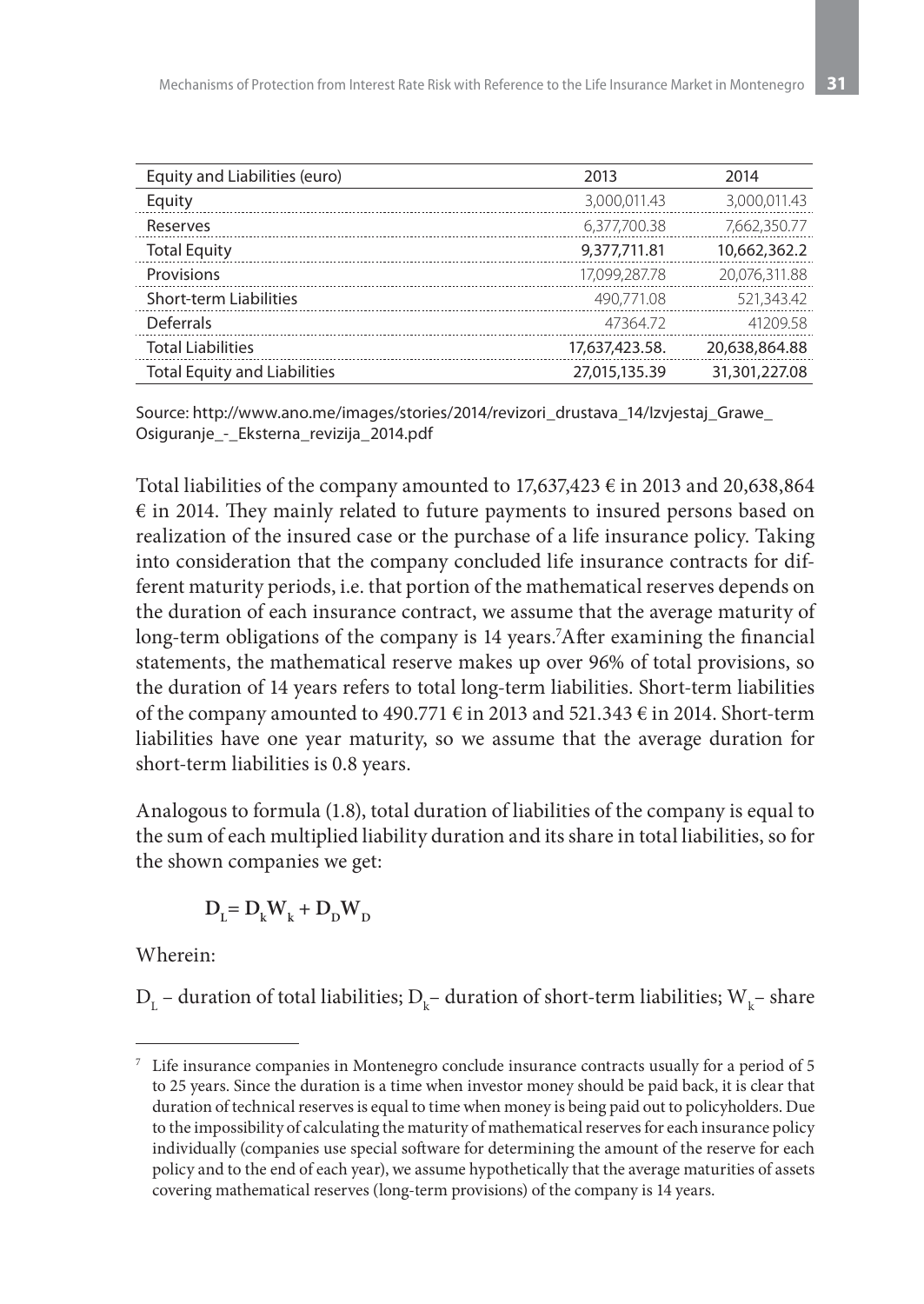of short-term liabilities in total liabilities;  $D_{p}$  duration of long-term liabilities;  $W_p$  – share of long-term liabilities in total liabilities.

So, duration of liabilities in 2013 equalled:

**DL= 0,8x0.028 + 14x0.97 ≈ 13.6 years**

and in 2014:

**DL= 0,8x0.025 + 14x0.97 ≈ 13.6 years**

The structure of assets of the company $^{\rm 8}$  in 2013 was $^{\rm 9}$ :

| Table 2: Structure of assets in 2013 |  |  |  |  |
|--------------------------------------|--|--|--|--|
|--------------------------------------|--|--|--|--|

| <b>Assets</b>                                                                                                                                                    | 2013          |
|------------------------------------------------------------------------------------------------------------------------------------------------------------------|---------------|
| <b>Intangible Assets</b>                                                                                                                                         | 0.00          |
| <b>Property and Equipment</b>                                                                                                                                    | 878,853.35    |
| Long-term financial investments                                                                                                                                  | 22,403,487.25 |
| a. Securities                                                                                                                                                    | 15,140,294.99 |
| a.1. Bonds of Republic of Montenegro (average maturity of 2 years and average interest rate<br>of 6,5%)                                                          | 505,272.49    |
| a.2. Bonds of Republic of Montenegro – Eurobonds (average maturity of 3 years and average<br>interest rate of 7%)                                                | 14,191,131.25 |
| a.3. Bonds of foreign countries -Eurobonds (average maturity of 20 years and average interest<br>rate of 5%)                                                     | 443.891.25    |
| b. Long-term deposits and other investments                                                                                                                      | 6,943,137.98  |
| b.1. Term deposits in banks (average maturity of 2 years and average interest rate of 6%)                                                                        | 6,882,737.98  |
| b.2. Other long-term investments (average maturity of 10 years and average interest rate of 7%)                                                                  | 60,400.00     |
| c. Investment property                                                                                                                                           | 59,022.34     |
| d. Other long-term investments (loans to policyholders up to 80% of redemption value of policy.<br>Average maturity of 14 years and average interest rate of 8%) | 261,031.94    |
| <b>Fixed Assets</b>                                                                                                                                              | 23,282,340.60 |
| Short-term financial investments                                                                                                                                 | 0.00          |
| a. Short-term deposits                                                                                                                                           | 0.00          |
| Short-term assets                                                                                                                                                | 2,078,839.96  |
| Share of reinsurers in technical reserves                                                                                                                        | 238,784.09    |
| Accruals                                                                                                                                                         | 1,415,170.74  |
| <b>Current Assets</b>                                                                                                                                            | 3,732,794.79  |
| <b>Total Assets</b>                                                                                                                                              | 27,015,135.39 |

Source: *http://www.ano.me/registri/drustva-za-osiguranje/117-grawe-osiguranje-ad*

<sup>&</sup>lt;sup>8</sup> In the structure of assets, with the positions for which duration can be calculated, the average maturity was given approximately as well as average interest rate, based on data from the audit and actuarial reports for 2013.

<sup>9</sup> 2013 year is analyzed because of the availability of data from auditing and actuarial reports. In 2014, in the structure of assets there were no significant changes except an increase of short-term investments and a decrease of short-term assets so duration did not change compared to 2013.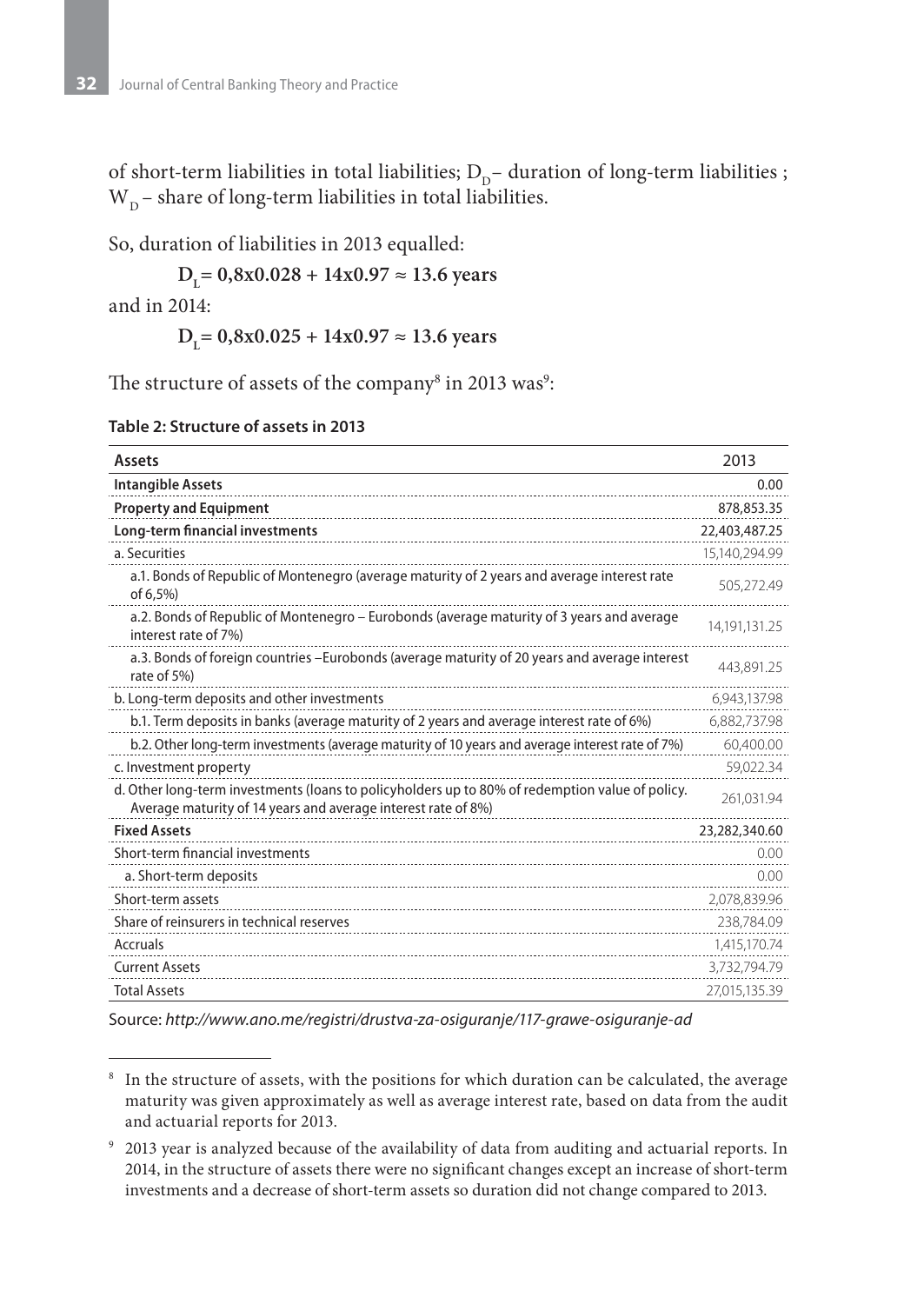Duration of assets according to formulas 1.1. and 1.14.1. (with average interest rate on capital market of 9,36 %<sup>10</sup>), is shown in the following table:

| Type of asset                               | Assets value  | Assets duration <sup>11</sup> | $W \times D^{12}$ |
|---------------------------------------------|---------------|-------------------------------|-------------------|
| a.1. Bonds of RoM (Republic of Montenegro)  | 505,272.49    | 1.937431                      | 0.036236          |
| a.2. Bonds of RoM - Eurobonds               | 14,191,131.25 | 2.80168                       | 1.471731          |
| a.3. Bonds of foreign countries - Eurobonds | 443,891.25    | 11.03755                      | 0.18136           |
| b.1. Term deposits in banks                 | 6,882,737.98  | 1.941707                      | 0.494695          |
| b.2. Other long-term investments            | 60,400.00     | 7.282894                      | 0.016283          |
| c. Investment property                      | 59,022.34     | 5                             | 0.010924          |
| d. Other long-term financial investments    | 261,031.94    | 8.607135                      | 0.083166          |
| Other fixed assets                          | 878,853.35    | 0                             | $\left( \right)$  |
| Short-term investments                      |               | 0                             | $\left( \right)$  |
| Short-term assets                           | 2,078,839.96  |                               |                   |
| Share of reinsurers in technical reserves   | 238,784.09    | 0                             | $\left( \right)$  |
| Accruals                                    | 1,415,170.74  | 0                             |                   |
| Total                                       | 27,015,135.39 |                               | 2.294396          |
| Duration of assets                          |               |                               | $\approx$ 2.3     |

Table 3: Duration of total assets of life insurance company

Source: Authors` calculation

The analysis of the structure of assets clearly shows that the average maturity of assets is less than the average maturity of liabilities, so the average duration of liabilities is 13.6 years and the average duration of assets is less than 3 years (2.3). The average duration of assets is 2.3 years because of the fact that the company has invested a small amount in long-term assets with more than 10 years of maturity.

If we look at the formulas for modified duration (1.4. and 1.5), we can see how the market value of assets and liabilities is changing due to changes in interest rates. If interest rate rises from 9.36% to 10.36% then:

% $\Delta P_A$  = -  $D_A$  x ( $\Delta i/(1+i)$ ) % $\Delta P_A = -2,3x(0,01/(1+0,0936))$ , i.e. % $\Delta P_A = -0,021 \approx -2.1\%$  and % $\Delta P_{\text{L}}$  = -  $D_{\text{L}}$  x ( $\Delta i/(1+i)$ ) %ΔP<sub>L</sub>= -13,6 (0,01/(1+0,0936)), i.e. %ΔP<sub>L</sub> = -0,1244 ≈ -12.4%

<sup>&</sup>lt;sup>10</sup> Interest rates are available on the website of the Central Bank of Montenegro (www.cbcg.me)

 $^{\rm 11}$  Results in the table are calculated in Excel.

<sup>&</sup>lt;sup>12</sup> Multiplied share of individual asset in total assets and its duration.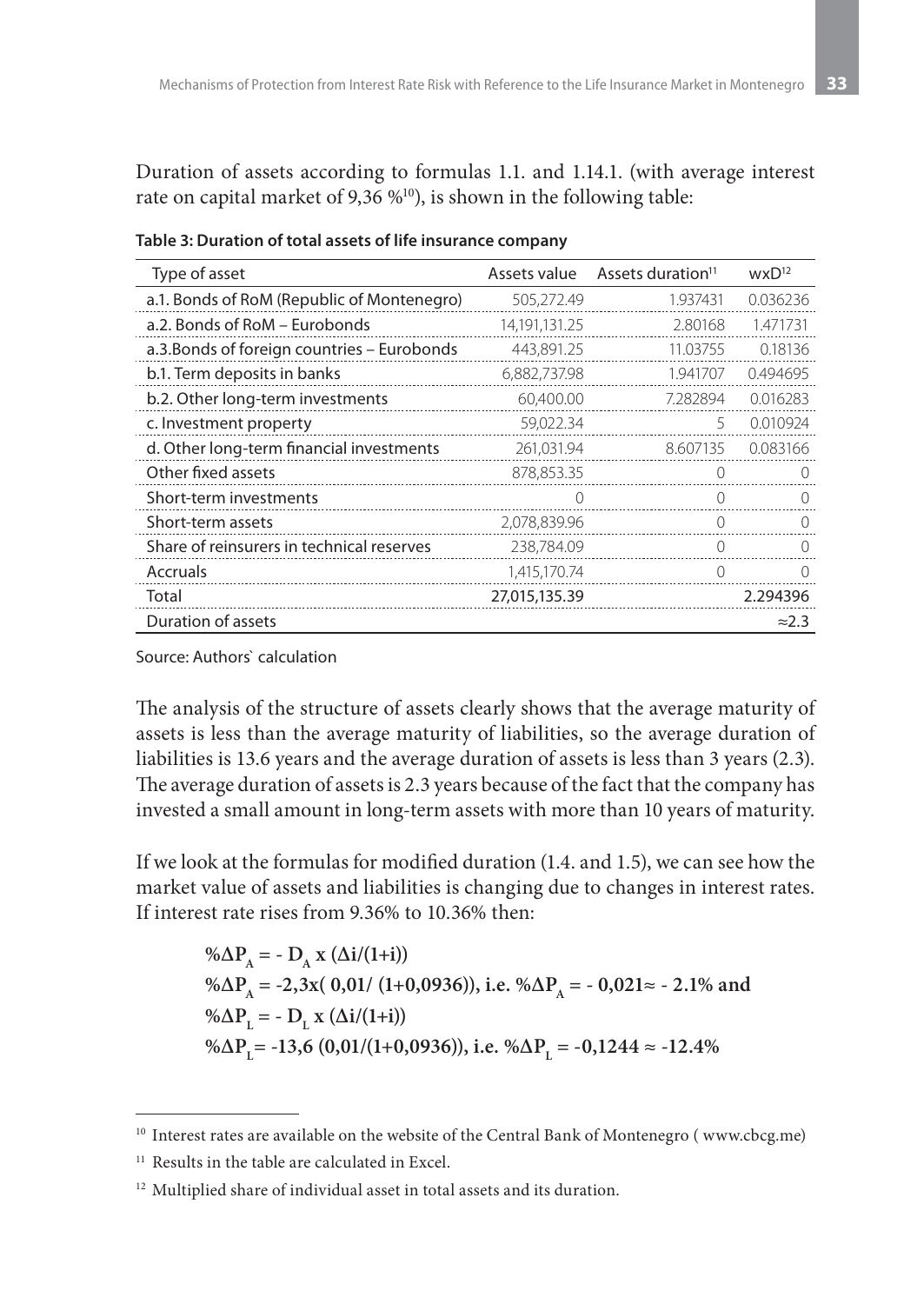In other words, if the interest rates rise by 1% the market value of assets will decreased by 2.1% or 567,317.84€, while the market value for liabilities will decreased by 12.4% or 2,187,040.52€. So, modified duration of assets is 2.1 years and 12.4 years for liabilities.

Knowing that Equity (E) is equal to the difference between total assets and total liabilities, the change will result in the following:

**E = (27,015,135.39 – 567,317.84) – (17,637,423.58 -2,187,040.524) = 26,447,817.55– 15,450,383.06 = 10,997,434.49**

so, if the interest rate rose by 1%, equity would decrease by 14% or approximately 1.6 million  $€.$  In the opposite situation, if the interest rate decreased by 1%, equity would decrease for the same amount because the market value of assets rose by 2.1% and the market value of liabilities increased by 12.4%.

Using the formula 1.14 for the analysed company, the result is:

$$
D_{\text{gap}} = D_{A} - w_{1}D_{L}, \text{ tj. } D_{\text{gap}} = D_{A} - (L/A)D_{L}
$$
  
\n
$$
D_{\text{gap}} = 2,3 - (17,637,423.58/27,015,135.39)x13.6
$$
  
\n
$$
D_{\text{gap}} = 2,3 - (0,65x13,6); D_{\text{gap}} \approx -6.5 \text{ years}
$$

The result shows that 65% of assets are financed by liabilities so the company has a negative GAP duration because the duration of assets is less that the duration of liabilities. In this situation, the change of interest rate reflects higher sensibility of liabilities than assets, which in the case of a rise (a fall) of interest rate will effect in a rise (a fall) of equity of the company  $X$ .<sup>13</sup>

If we look at formula 1.16, then:

$$
\Delta NW = -D_{\rm gap} (\Delta i/(1+i)) A
$$
  
( $\Delta NW$ ) = 6,5(0,01/1,0936)\* 27,015,135.39  $\approx$  1.6 million euros

So, when GAP duration is negative, the value of equity will increase by 1.6 million euros, which is already proven.

Only in situation when GAP duration is 0, the company will eliminate the interest rate risk. This further means that the duration of assets should match the duration of liabilities, which cause the risk of reinvestments.

<sup>&</sup>lt;sup>13</sup> If interest rate increases, then the value of liabilities will decrease proportionally more than the value of assets.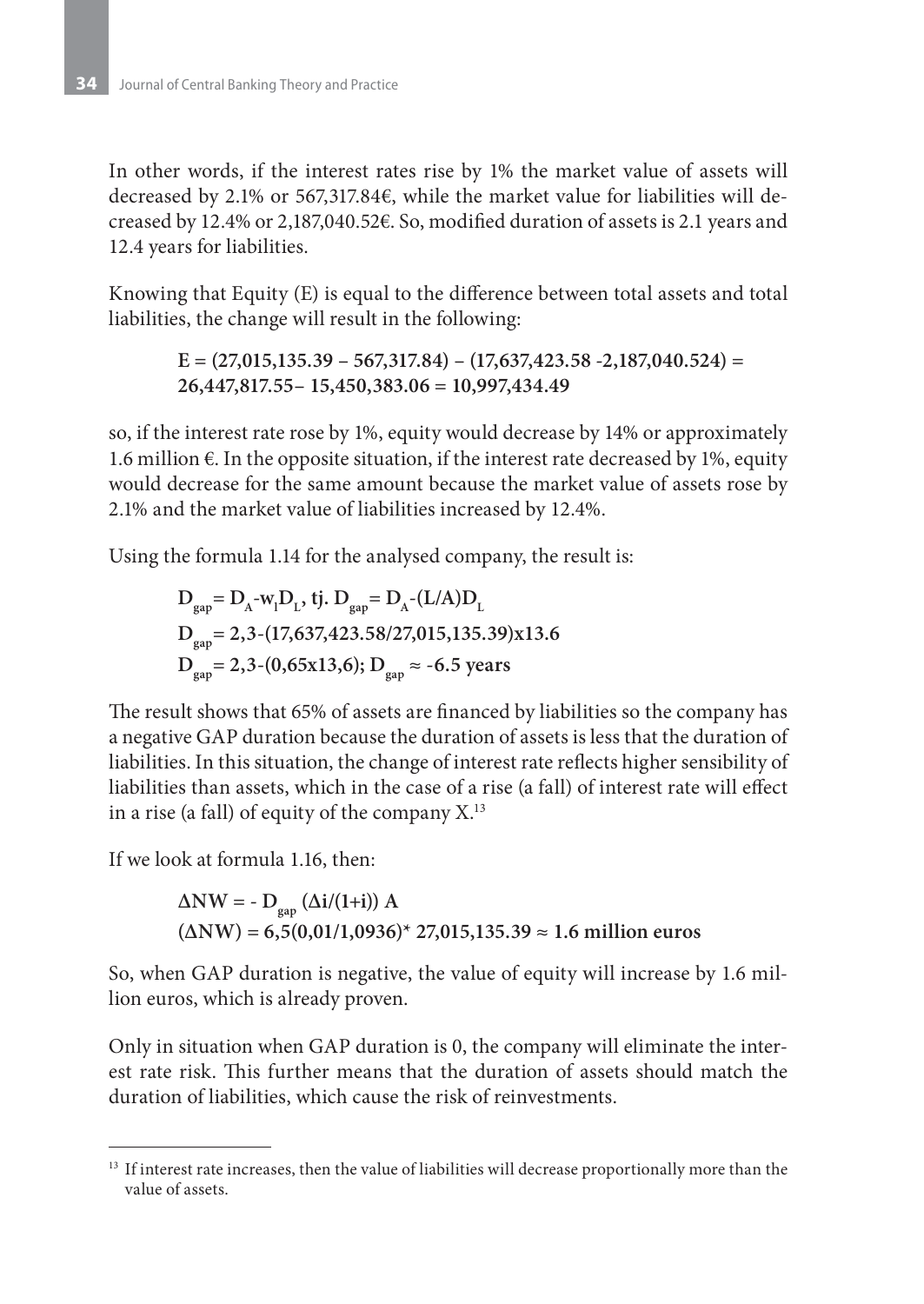If we continue to analyse how sensitive duration of assets is on the interest rate change, or to what extent the effect of profit is higher than the effect of loss, in equal changes of interest rate, it is necessary to determine convexity. Convexity of assets should be calculated in order to be able to estimate the sensitivity of the value of assets due to significant changes in yields, i.e. interest rates. Referring to the formula 1.10, the convexity of the assets will be analysed as follows:

| Type of asset                               | Value of Asset | Convexity <sup>14</sup> | W*K                                     |
|---------------------------------------------|----------------|-------------------------|-----------------------------------------|
| a.1. Bonds of RoM (Republic of Montenegro)  | 505,272.49     | 4.81                    | 0.089963                                |
| a.2. Bonds of RoM - Eurobonds               | 14,191,131.25  | 9.15                    | 4.806522                                |
| a.3. Bonds of foreign countries - Eurobonds | 443,891.25     | 153.65                  | 2.524655                                |
| b.1. Term deposits in banks                 | 6,882,737.98   | 11.55                   | 2.942633                                |
| b.2. Other long-term investments            | 60,400.00      | 169.78                  | 0.379591                                |
| c. Investment property                      | 59,022.34      | 25.08                   | 0.054794                                |
| d. Other long-term financial investments    | 261,031.94     | 96.68                   | 0.934164                                |
| Other fixed assets                          | 878,853.35     | $\left( \right)$        |                                         |
| Short-term investments                      |                | 0                       |                                         |
| Short-term assets                           | 2,078,839.96   | $\Omega$                |                                         |
| Share of reinsurers in technical reserves   | 238,784.09     | 0                       |                                         |
| Accruals                                    | 1,415,170.74   | 0                       |                                         |
| Convexity of assets                         |                |                         | $K_{\scriptscriptstyle A} \approx 11.7$ |

#### Table 4: Convexity of total assets of company X

#### Source: Authors` calculation

Due to the impossibility of calculating the maturity of cash flows from mathematical reserves per years, convexity of liabilities cannot be precisely determined. However, as we have assumed that duration of mathematical reserves amounted to 14 yrs., we assume that the total assets of mathematical reserves (recorded in the balance sheet at the end of accounting period) will be paid to average policyholder in 14th year and short-term liabilities will be paid after 10 months (0.8 years).

Reffering to formula of convexity  $(1.10)$  the result is<sup>15</sup>:

$$
K_{\rm DL} = (17,099,287.78 \cdot 14.15 \cdot (1,0936)^{-16}) / 17,099,287.78
$$

<sup>&</sup>lt;sup>14</sup> Results in the table are calculated in Excel.

<sup>&</sup>lt;sup>15</sup> Mathematical reserves represent the amount of interest savings premiums. The company reserves the funds of collected premium (charged part of the savings premiums plus the expected return on the market) that at the end of the accounting period is recorded as a mathematical reserve. For this reason, the amount recorded on the liabilities side of the balance sheet represents the present value of liabilities to policyholders, but also the amount of money that will be paid under the contract of insurance in the future, that is cash flow Ct.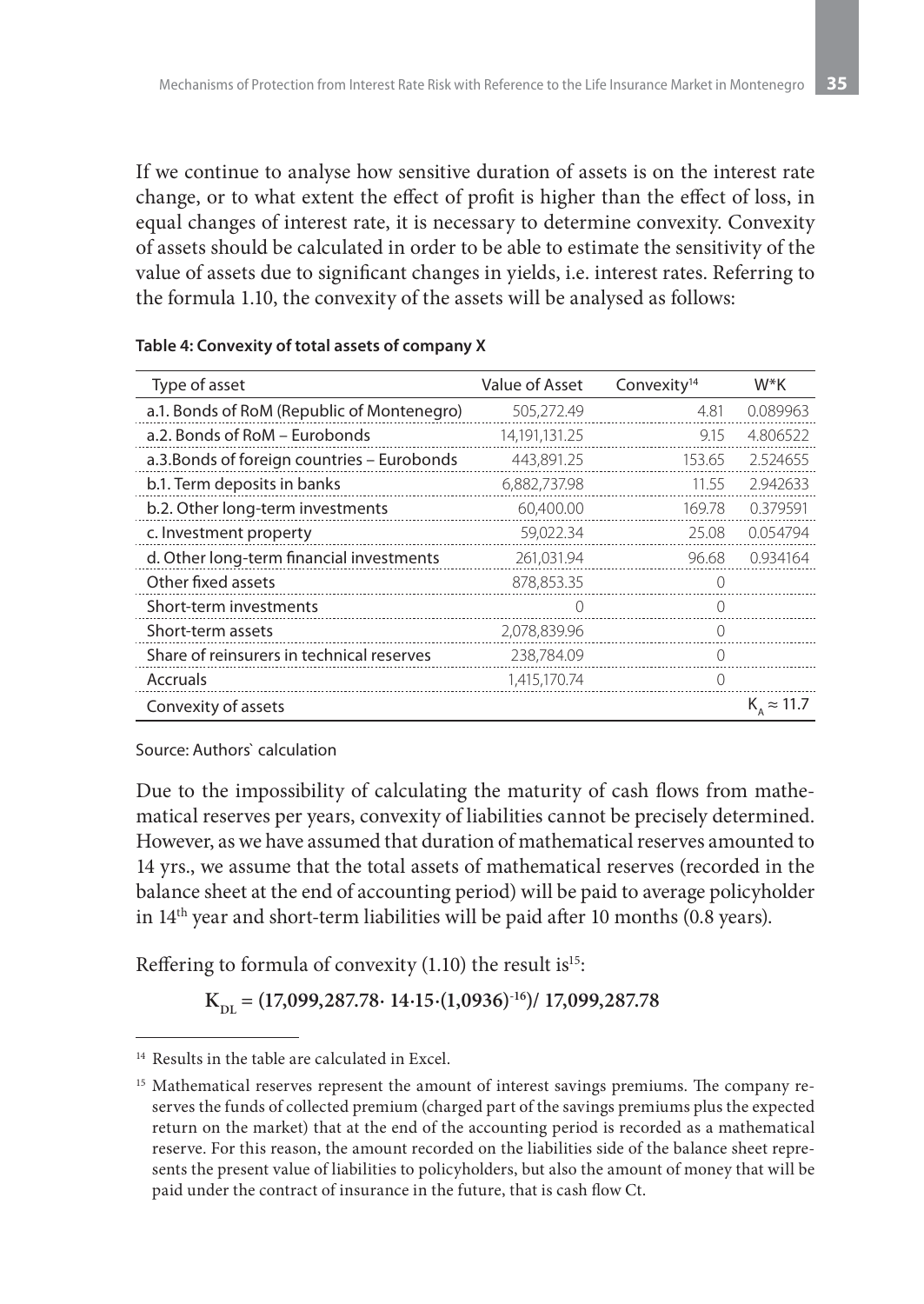$$
\mathrm{K_{DL}}=(14{\cdot}15)/~(1{,}0936)^{\cdot 16}\approx 28{,}92
$$

where  $K_{\text{DL}}$  is the convexity of long-term liabilities.

Convexity of short-term liabilities  $K_{\kappa}$  using the same formula (1.10) is<sup>16</sup>:

$$
K_{_{kL}} = (490,771.08 \cdot 1 \cdot 2 \cdot (1,0936)^{-3}) / 490,771.08
$$
  

$$
K_{_{kL}} = (2) / \cdot (1,0936)^{-3} \approx 1.94
$$

So the total convexity of the company X  $(K_L)$  is:

$$
\begin{aligned} & K_{L}\mathrm{=w}K_{\mathrm{DL}}+wK_{\mathrm{KL}} \\ & K_{L}\mathrm{=0,97{\cdot}28.92+0,028{\cdot}1,94=28.11} \end{aligned}
$$

In order to determine how it will change the market value of the assets at higher and equal changes in interest rate, or as a result of significant changes in interest yields, it is necessary to include convexity of total assets in the calculation (amounted at 11.7).

Using the formula 1.13 and the fact that the interest rate rises by 3% (from 9.36% to 12.36%), the result for total assets is:

$$
\Delta P_{A}/P_{A} = -MD_{A} \Delta i + K_{A}/2 \ (\Delta i)^{2}
$$
  
\n
$$
\Delta P_{A}/P_{A} = -2.1^{+}(0.03) + (11.7/2)(0.03)^{2}
$$
  
\n-0.063 + 0.005265 = -0.057735  
\n
$$
\Delta P_{A} = -1.559,719 \ \epsilon
$$

If we observe  $\Delta P$ <sub>A</sub> as a result of multiplied modified duration and the interest rate change without convexity, it will show that the value of assets will decrease by 1,701,953 €. Of course, in order to provide more accurate predictions of changes in the market value of the individual or the total assets of the company, it is necessary to calculate its convexity and implement the formula 1.13. That shows a more precise decrease of market value of assets (1,559,719€). The change in equity should be calculated if the correction factor  $((K/2)(\Delta i)^2)$  is included.

In this example (change of interest rate of 3%) the change in equity will amount to - 541.422  $\epsilon$  (if interest rate rises) or 640.149  $\epsilon$  (if interest rate falls). Without the correction factor it would amount to 590,796 €.

<sup>&</sup>lt;sup>16</sup> Similarly, as in mathematical reserves, the company has short-term liabilities in the amount of 1,000,000  $\in$  (present value of current liabilities), which will pay off in one year (cash flow in the period t).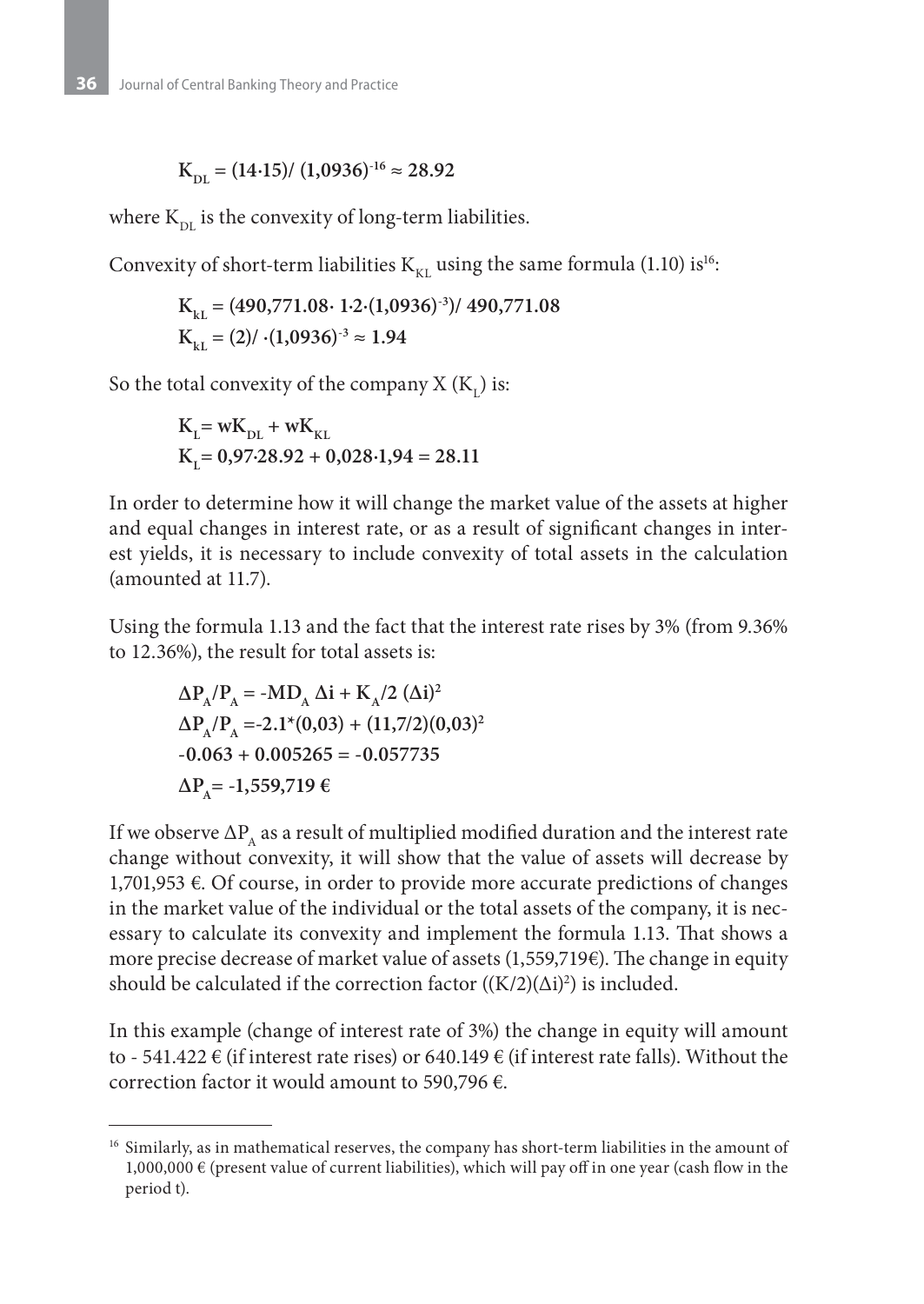In order to eliminate interest rate risk, it is necessary to achieve the GAP duration at zero level. Assets of the insurance company should comply with maturity and the structure of liabilities, i.e. it is necessary to restructure the assets portfolio in order to make zero GAP duration. In other words:

$$
D_A = w_1 D_L
$$
,  $D_A = 0.65x13.6$   
 $D_A \approx 8.84$  years

Since duration of assets significantly deviate from the values obtained, it is clear that the company must reconstruct its property portfolio and reinvest funds in the form of long-term investments. This strategy can be expensive for the company in the short term period, because the assets must be transformed into money (for example, company need to sell bonds in the market prior to maturity in order to invest in bonds with longer maturities). When a company ensures that the average maturity of its assets is 8.84 years, the interest rate risk will be eliminated because the changes in interest rates will not affect the value of net capital. So with duration of assets of 8.84, a decrease (increase) in market interest rates will not reduce (increase) the market value of their own capital or guarantee reserves of company X.

Further, it should be examined whether the company's investment portfolio X is immunized, i.e. it is necessary to analyse the following criteria:

• The present value of invested assets should be equal to the present value of liabilities.

The present value of the obligation (as at 31<sup>st</sup> December 2013) amounted to  $\epsilon$ 17,637,423.58, which means that the present value of assets (assets that are financed from liabilities - technical reserves) must be the same. The company invested technical reserves funds into: a) bonds (15,140,294.99); b) bank (term deposits - 6,882,737.98); c) other long-term financial investments (60,400.00); f) investment property (59,022.34), and g) other long-term financial investments (261,031.94). Due to the difference between the value of invested assets and liabilities in the amount of 4,766 million euros, it is clear that this amount represents a part of the deposit which was funded by the guarantee reserve. More specifically, the company made long-term deposit of about 2 million euros from technical reserves.

• The duration of liabilities should be equal to the duration of assets if the total assets are financed by liabilities.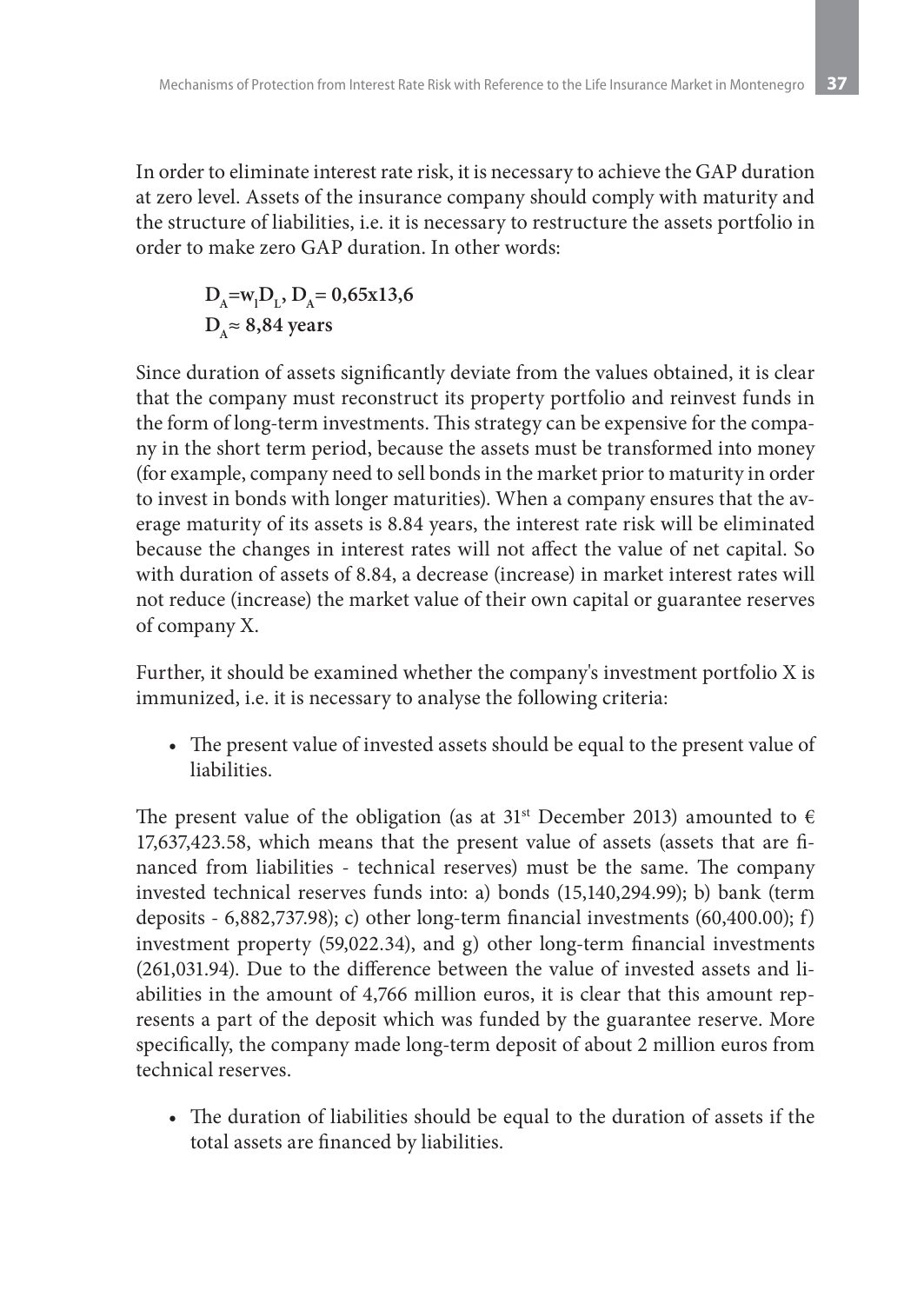Because this is not the case in the analysed company, then it should be that  $D_A = w_1 D_L$ , or  $D_A \approx 8.84$  years. In order for duration to be 8.84 years, it is essential that the company invest the part of their assets in long-term financial investments. For further analysis we assume that company needs to reinvest the funds invested in bonds with a maturity of 2 years in new bonds with longer maturities, and to be placed into the form of assets with duration (Dr) and a maturity longer than two years. Accordingly, duration of assets should be as follows:

#### **Di = (505,272.49∙1.937431 + 14,191,131.25∙ Dr + 443,891.25∙11.03755 +60,400.00∙7.282894 +59,022.34∙5+261,031.94∙8.607135 + 6,882,737.98∙ 1.941707)/ 27,015,135.39 = 8.84**

So the duration of reinvested assets in long-term assets equals to:

**Dr = 216,589,400.59/14,191,131.25 ≈ 15 yeras**

So, the company should reinvest the assets with maturity of 2 years in the amount of about €14 million in bonds and/or long-term deposits whose total duration is about 15 years, and thus make immunization of its investment portfolio. In this way, duration of total assets amounted to 8.84 which would eliminate the GAP duration and neutralize interest rate risk, as shown in the following table:

| Type of asset                               |               | Value of asset Duration of asset <sup>17</sup> | $W \times D^{18}$ |
|---------------------------------------------|---------------|------------------------------------------------|-------------------|
| a.1. Bonds of RoM (Republic of Montenegro)  | 505,272.49    | 1.937431                                       | 0.036236          |
| a.2. Bonds of RoM - Eurobonds               | 14,191,131.25 | 15.26                                          | 8.016             |
| a.3. Bonds of foreign countries – Eurobonds | 443,891.25    | 11.03755                                       | 0.18136           |
| b.1. Term deposits in banks                 | 6,882,737.98  | 1.941707                                       | 0.494695          |
| b.2. Other long-term investments            | 60,400.00     | 7.282894                                       | 0.016283          |
| c. Investment property                      | 59,022.34     | 5                                              | 0.010924          |
| d. Other long-term financial investments    | 261,031.94    | 8.607135                                       | 0.083166          |
| Other fixed assets                          | 878.853.35    | ∩                                              |                   |
| Short-term investments                      |               |                                                |                   |
| Short-term assets                           | 2,078,839.96  |                                                |                   |
| Share of reinsurers in technical reserves   | 238,784.09    | 0                                              | $\bigcap$         |
| Accruals                                    | 1,415,170.74  | O                                              | Ω                 |
| Total                                       | 27,015,135.39 |                                                | 8.84              |

#### Table 5: Duration of total assets after immunization

Source: Authors` calculation

<sup>&</sup>lt;sup>17</sup> Results in the table are calculated in Excel.

<sup>&</sup>lt;sup>18</sup> Multiplied shared of individual asset in total assets and its duration.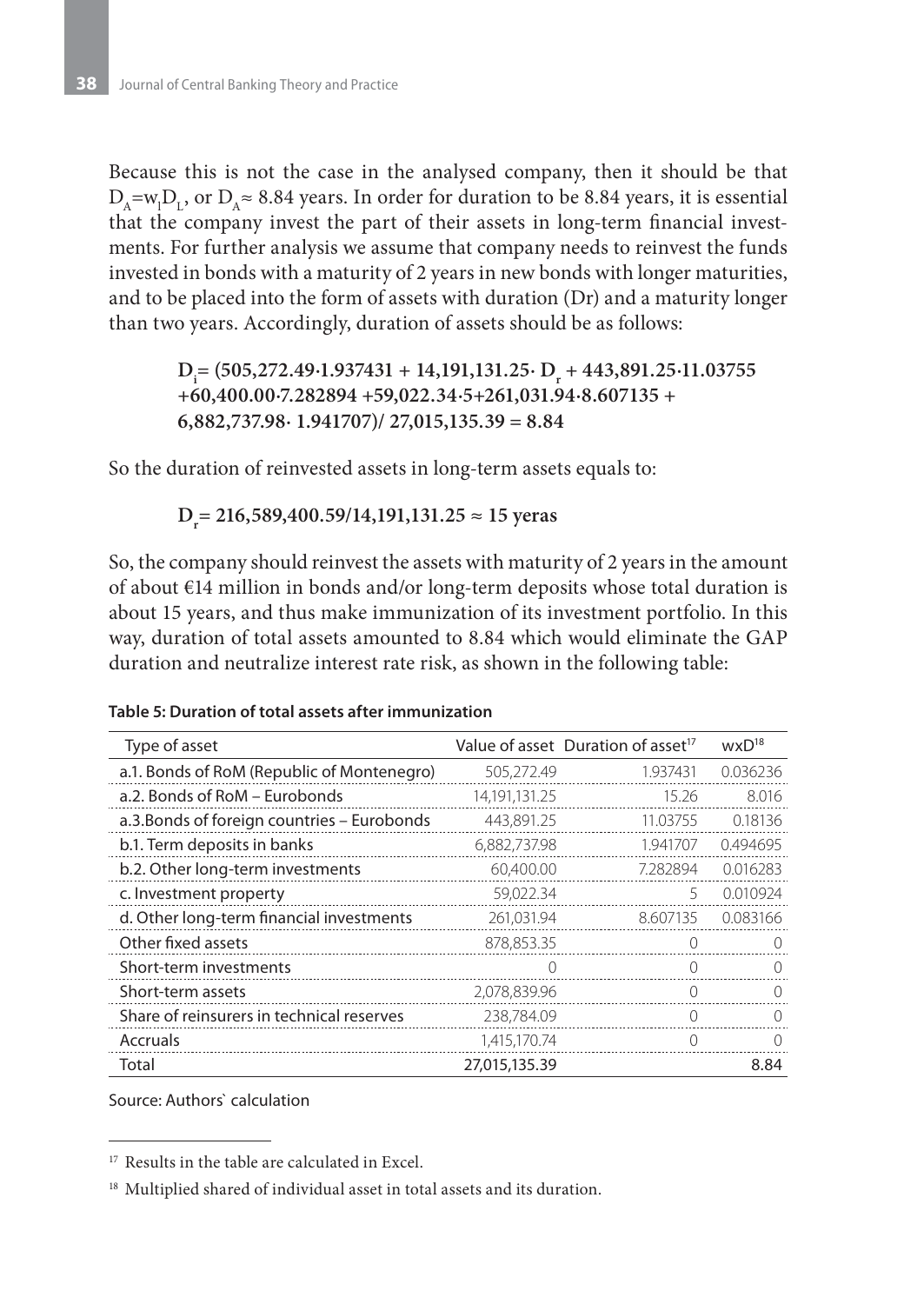• The third condition for a proper immunization of the portfolio is to calculate the convexity of property that must be greater than the convexity of total liabilities. Convexity of total liabilities of an insurance company X is 28.11, suggesting that the convexity property  $K_{\alpha}$  must be greater than 28.11 i.e.:

**(505,272.49∙4.81 + 14,191,131.25∙ Dr + 443,891.25∙153.65+ 60,400.00∙11.55+59,022.34∙25.05+261,031.94∙96.68+ 6,882,737.98∙ 169.78)/ 27,015,135.39>28.1**1

so:

**KR > 572,294,020.61 /14,191,131.25**  $K_p > 40.3$ 

So if the company X will immunize investment portfolio or protect its equity due to fluctuations in interest rates, it is necessary to reinvest a part of disbursed funds in the form of longer-term financial assets whose average duration is 15.16 years and convexity at least 40.3.

## **Conclusion**

Model for managing assets and liabilities of an insurance company depends on the development of financial markets and the insurance market of observed country, as well as on the complexity of its assets and liabilities. Analysing the life insurance market in Montenegro, one can conclude that the companies take care of its liquidity and solvency but do not have enough funds in the form of long-term assets. They have a conservative attitude towards the placement of free funds. It is clear that the offer of long-term and relatively safe financial investments in Montenegro is poor and there are no modern market instruments that would encourage the introduction of new and attractive life insurance products. However, if companies operating on the domestic market were led by the principle that the structure of liabilities determines the structure of assets and if they take into account that mathematical reserve funds should be invested in longterm forms of lending, the controlling of duration of assets and liabilities would provide liquidity and profitability, which would certainly have a positive impact on shareholders (through the payment of dividends), but also insured that they would have a higher income based on the right to participate in the profit of company after the implementation of contingency. Such a principle of business would provide greater benefit to policyholders who are saving through insurance, and it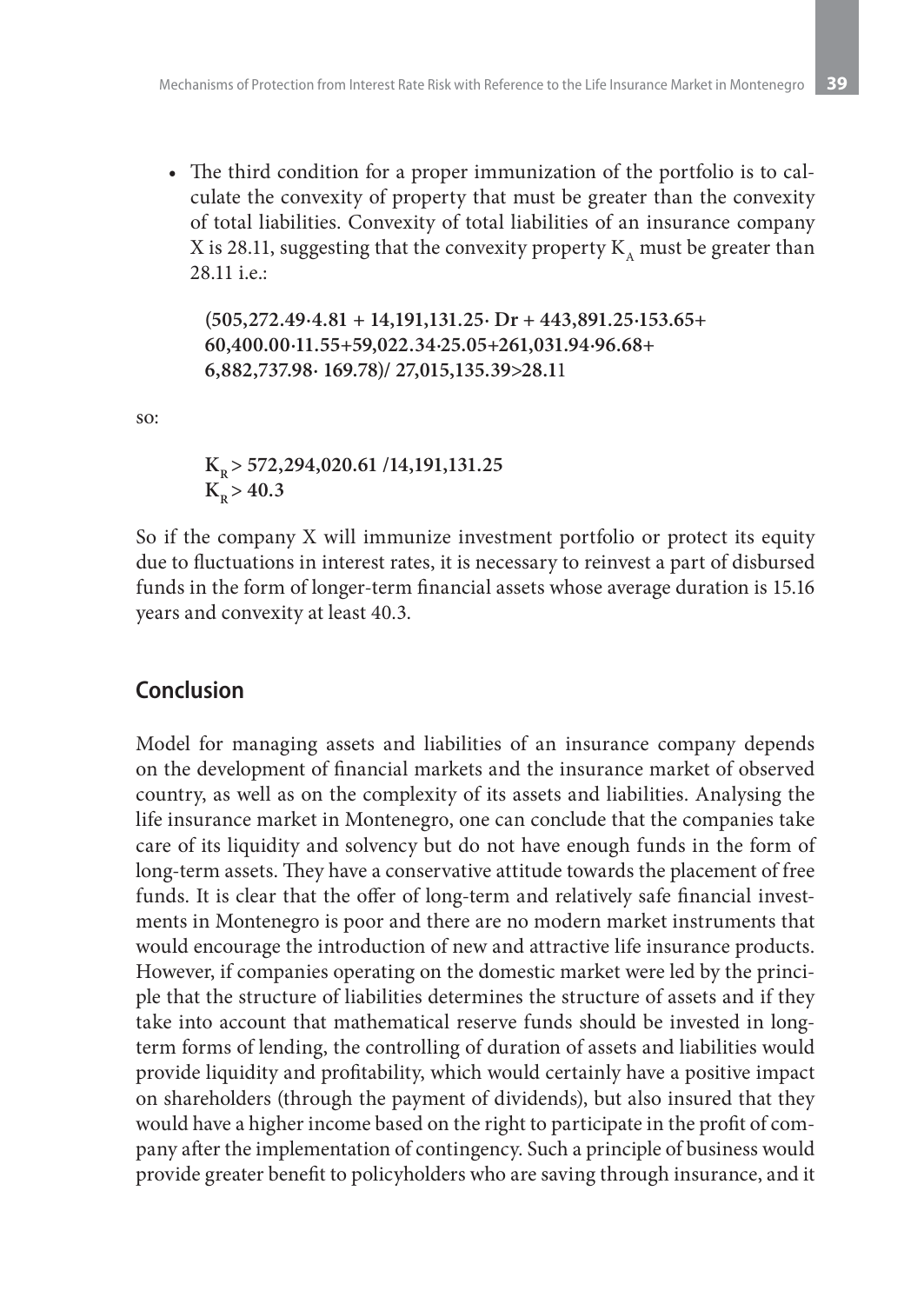will provide a greater demand for life insurance products. Growth of the insurance market will be achieved, which would have a positive and direct impact on the development of the financial market, as well as on overall economic environment in the country.

In order to eliminate the risk of reducing the equity due to falling interest rates, a company must provide zero GAP duration or increase the average maturity of its assets. Empirical research that is given in the paper shows that a company in Montenegro can use static and deterministic models for managing interest rate risk and that can make the immunization of its investment portfolio in order to eliminate the GAP duration and preservation of its own capital. If the asset is not carried out in accordance with liabilities, changes in interest rate can reduce excess funds, i.e. profit, and thus a part of guarantee funds of insurance companies, which may compromise long-term solvency of the business. For this reason, companies which are operating on the market of Montenegro should at least use traditional ALM instruments in order to preserve their financial power and control of liquidity operations.

Specifically, it is expected that, at some future period, when the capital market and financial institutions and instrument become more developed, insurance companies will divert significant funds to the purchase of bonds and stocks and other financial instruments which characteristic of developed markets. In addition, each insurance company will be forced to create and develop its own strategy and technology for managing assets and liabilities and to implement not only traditional but modern ALM instruments and techniques as well. Also, it is concluded that, using the experience in managing the assets and liabilities of companies that operate in developed markets, the experience of actuaries and financial managers of insurance companies in Montenegro will improve.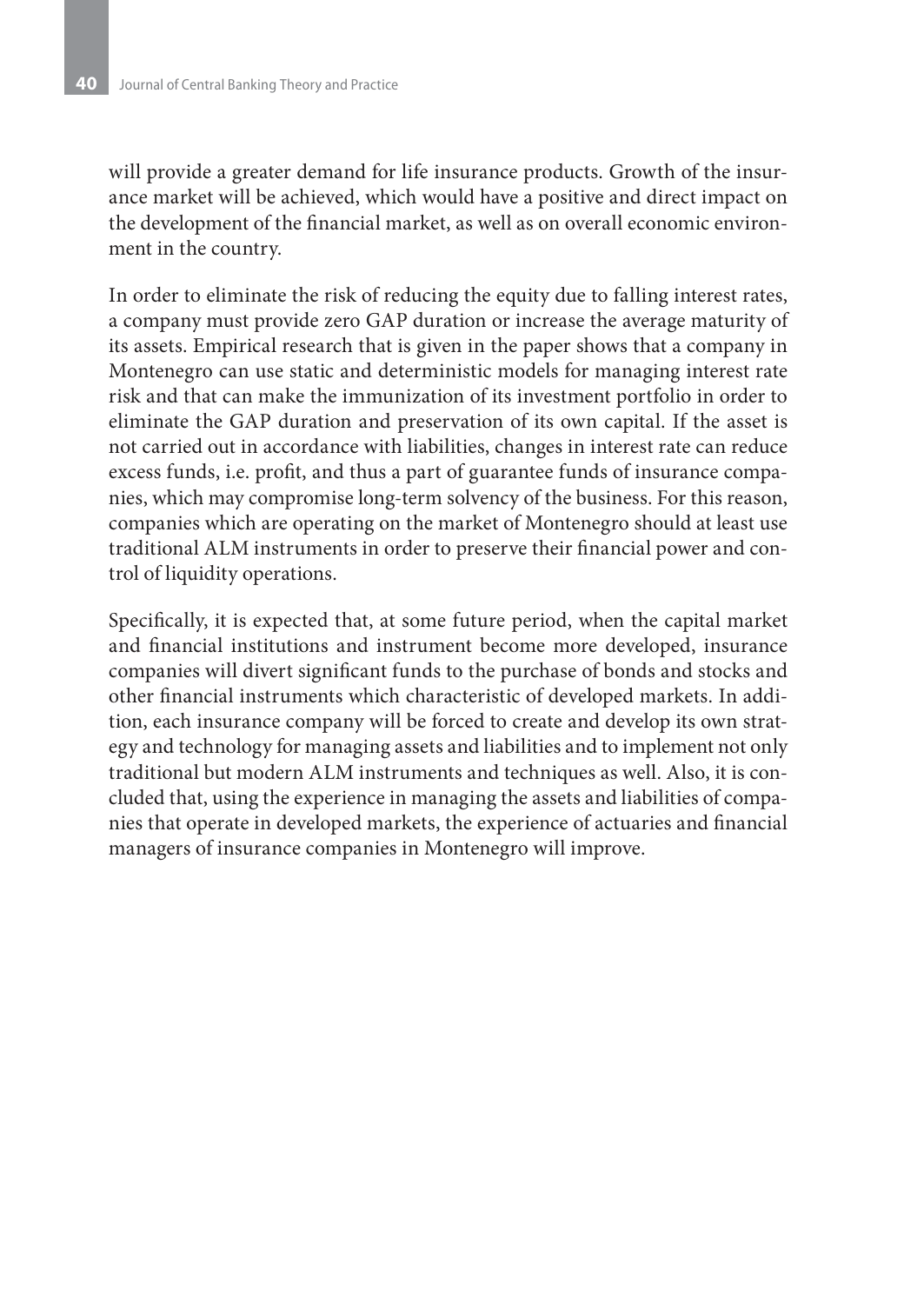# **REFERENCES**

- 1. Babbel, D. F. (2001). Asset/Liability Management for Insurers in the New Era: Focus on Value, Journal of Risk Finance, pp.1-30, Available at: http:// citeseerx.ist.psu.edu/viewdoc/download?doi=10.1.1.201.5239&rep=rep1&typ e=pdf
- 2. Baum, G. (1996). Asset Liability Management von Pensionsfunds, Band 47, Universitat Mannheim, Mannheim
- 3. DeMarzo, J. B. (2008). Corporate Finance. London: Pearson
- 4. Fabozzi F. (2004). Bond market, Analysis and Strategies, Pearson Prentice Hall, Fifth edition
- 5. Ferguson R. (1983). Duration," Proceedings of the Casualty Actuarial Society, 70, pp. 265-288
- 6. Fong and Vasicek (1990). A Risk Minimizing Strategy for Multiply Liability Immunization, Actuarial Research Clearing House, Vol 2, pp.1541-1546
- 7. Gajek L., Ostaszewski K. & Zwiesler H.J. (2005). A Primer on Duration, Convexity and Immunization, Journal of Actuarial Practice, Vol 12, p. 59-82
- 8. Gardner M. & Mills D. (1991). Managing Financial Institutions-an asset/ liability approach, Second edition, The Dryden Press, Chicago
- 9. Guthua A. (2003). The Effect of ALM on the Liquidity Risk of Commercial Banks in Kenya, research project, University of Nairobi, p. 2-57. Available at: *http://chss.uonbi.ac.ke/sites/default/files/chss/Research%20project%20 final%20doc.pdf http://nexusrisk.com/docs/SOA%20ALM%20Specialty%20 Guide.pdf*
- 10. Ivanovski Z, Stojanovski T.D. & Ivanovski N. (2013). Interest Rate Risk Of Bond Prices On Macedonian Stock Exchange Empirical Test Of The Duration, Modified Duration And Convexity And Bonds Valuation, Economic Research, Vol 26 (2), pp. 47-62
- 11. Lamm-Tennat J. (1989). Asset Liability Management for Life Insurer: Situation Analysis and Strategy Formulation", Journal of Risk and Insurance, 61, pp. 501-517
- 12. Noris P. (1985). Asset Liability Management Strategies for Property and Casualty Companies, New York, Morgan Stanlay
- 13. Santomero A.& Babbel D.F.(1997). Financial Risk Management: An Analysis of the Process, Journal of Risk and insurance 64, pp. 231-270
- 14. Saunders A. & Cornett M. (2007): Financial Institution Management A Risk Management Approach, Mc Graw Hill International Edition, 5th edition
- 15. Shiu, E.S.W.(1993). Asset Liability Management in Life Insurance: From Immunization to Option Pricing Theory, Financial Management of Life Insurance Companies, Kluwer Academic Publisher's, Boston, pp. 151-166